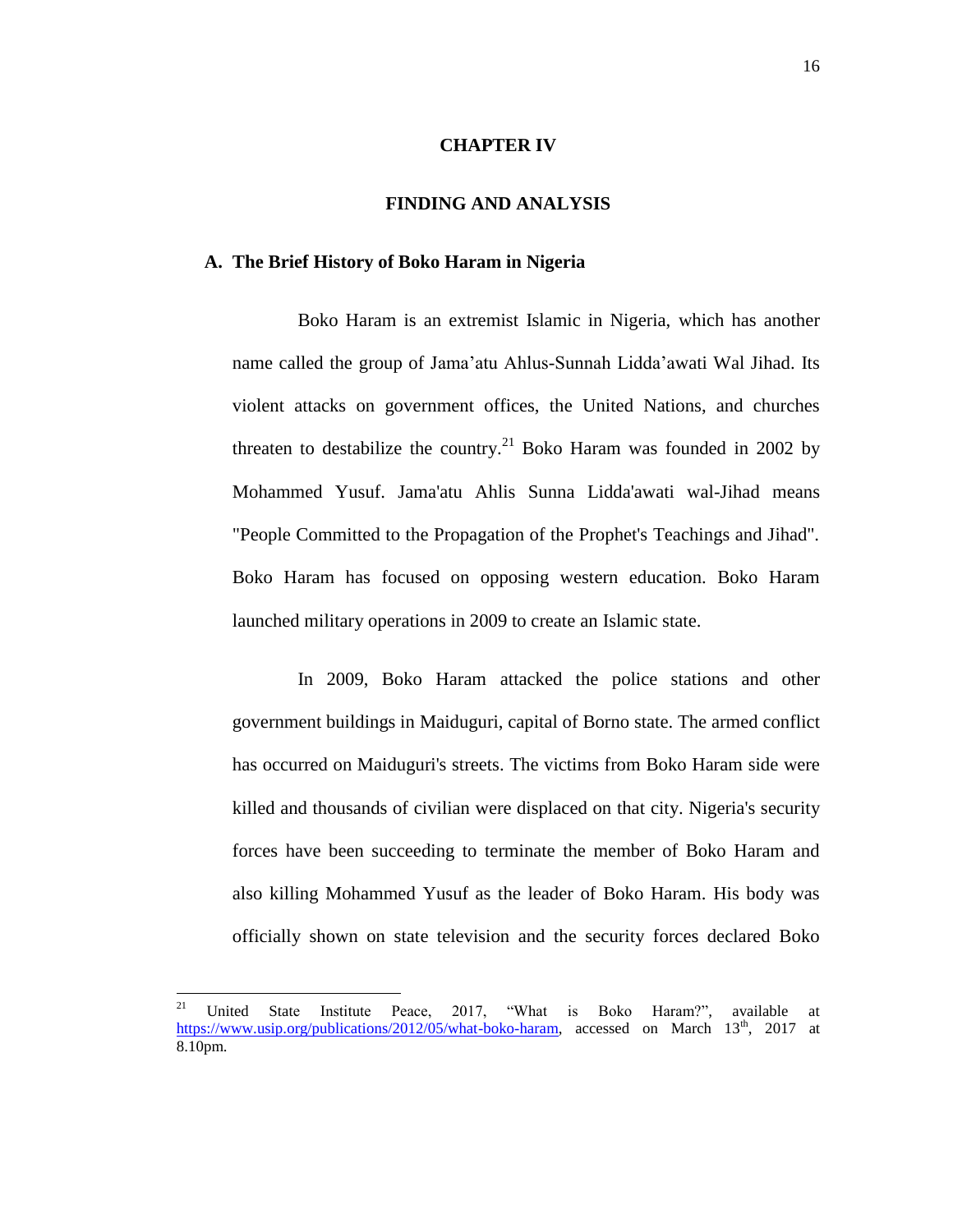Haram was finished. But the fighter from Boko Haram has regrouped under a new leader, Abubakar Shekau. In August 2010, Abu Bakar Shekau declared a caliphate under Boko Haram's control, with the town of Gwoza as seat of power.<sup>22</sup> Boko Haram not only hated the western system and has aim to terminate the western effects like western education, but also western culture and modern science. The belief of Boko Haram is that Islam with Qur"an and As-Sunnah is the main law in the world. Boko Haram rejected all of western education or the culture even the science.<sup>23</sup> Abu Bakar Shekau a.k.a Darul Tawheed representing Boko Haram declared that Boko Haram would not enter into any agreement with non-believers or the Nigeria Government. Al-Qur"an teaching must shun democracy, western education, and the constitution of secular system.<sup>24</sup>

The National Police Headquarters was bombed by Boko Haram. The bombing had killed some police officer and destroying dozens of car. Two months later, Boko Haram attacked the United Nations (UN) office in Abuja on 2011. In 25 December 2011, the "Christmas Bombings" was launched by the group of Boko Haram in a church service at Madalla in Abuja. The church

<sup>22</sup> <sup>22</sup> BBC News, 2017, "Who are Nigeria's Boko Haram Islamist Group?", available at [http://www.bbc.com/news/world-africa-13809501,](http://www.bbc.com/news/world-africa-13809501) accessed on March 13<sup>th</sup>, 2017 at 8.40pm.

<sup>&</sup>lt;sup>23</sup> Samuel Asuquo Ekanem, Jacob Abiodun Dada, Bassey James Ejue, 2012, "Boko Haram and Amnesty: A Philo-Legal Appraisal", *International Journal of Humanities and Social Science,* Vol. 2 No. 4, 2012, Centre for Promoting Ideas Publisher, p. 233.

<sup>&</sup>lt;sup>24</sup> Adebisi S, R. Oyedeji, O. Azeez, "Boko Haram Insurgency in Nigeria: Defining, Addressing and Understanding its Impact on Telecommunication Industry", *Economics and Management Research Projects: An International Journal,* ISSN: 2184-0309, Open Access International Journals Publisher, Lagos, p. 1.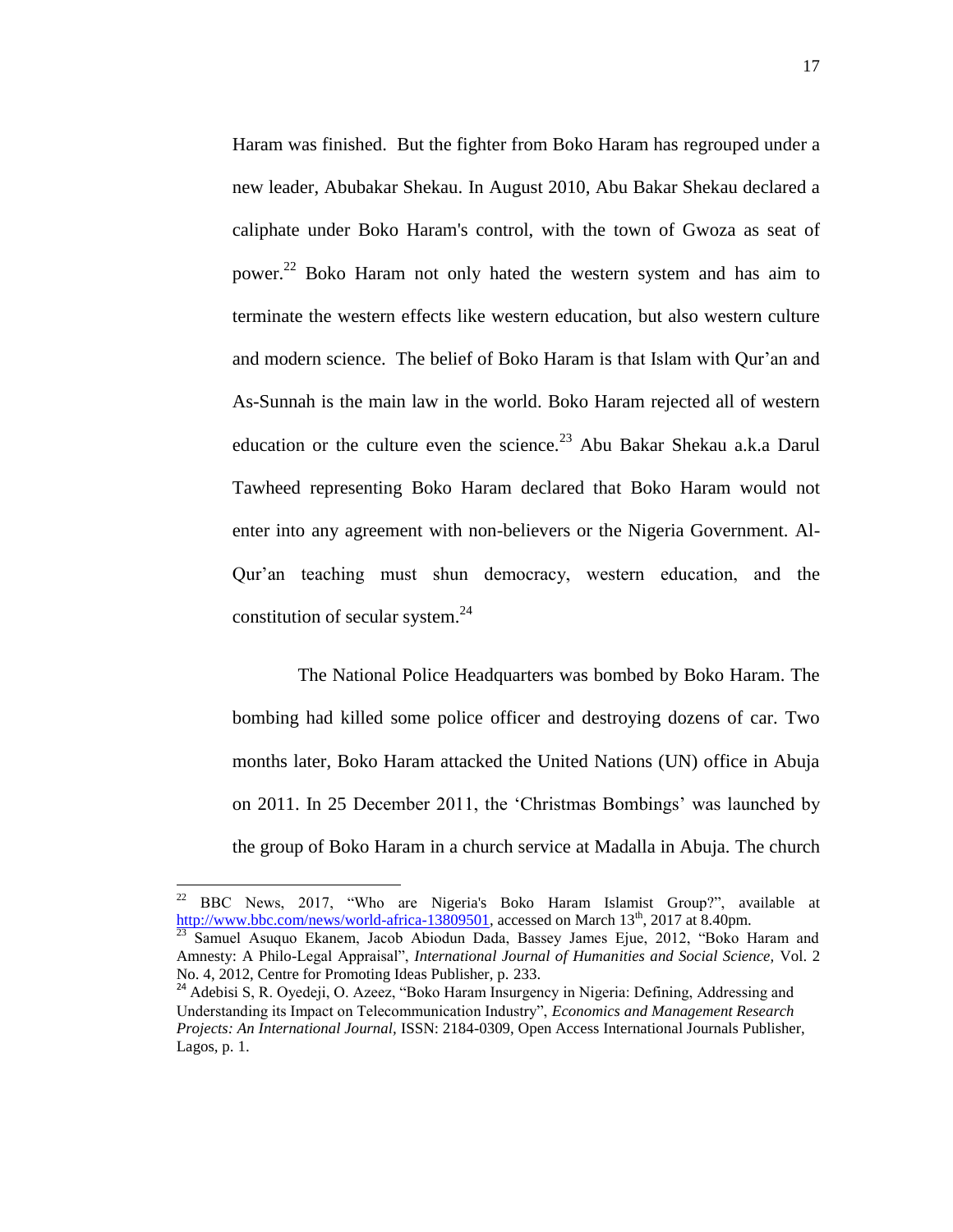of St. Theresa"s Catholic Church had been attacked by Boko Haram, leading to the death of some civilians. Between January and December 2012, Boko Haram"s attacks occurred in Plateau and Abuja, the Federal Capital. The armed forces were attacked by Boko Haram, leading to the death over 900 people in 2012.

The attacks of Boko Haram were launched in the daylight nearly in the camp of people displaced. The attack was carried out by a 10-year-old girl through suicide bombing. Some civilians were killed in that place of internally displaced people. 2 people died including the attacker in another act of terror on targeted people who performed morning prayers inside a mosque in Dalori. 25

Boko Haram attacked a prison in Bauchi, freeing some 700 inmates, including around 100 followers of Boko Haram. Boko Haram has never hidden its targets. Its aim is to destroy the presently constituted Nigerian state. The group maintains its hostility against the police, soldiers, politicians and other symbols of state authority. More than 15 Boko Haram members were killed in northeastern Nigeria, two days after the Air Force accidentally killed

 $\ddot{\phantom{a}}$ 

<sup>&</sup>lt;sup>25</sup> PressTv, 2017, "Two Bomb Attacks Hit Nigeria as Officials Blame Boko Haram", available at [http://www.presstv.ir/Detail/2017/01/31/508581/Boko-Haram-Nigeria-Borno,](http://www.presstv.ir/Detail/2017/01/31/508581/Boko-Haram-Nigeria-Borno) accessed on March 14<sup>th</sup>, 2017 at 11.09am.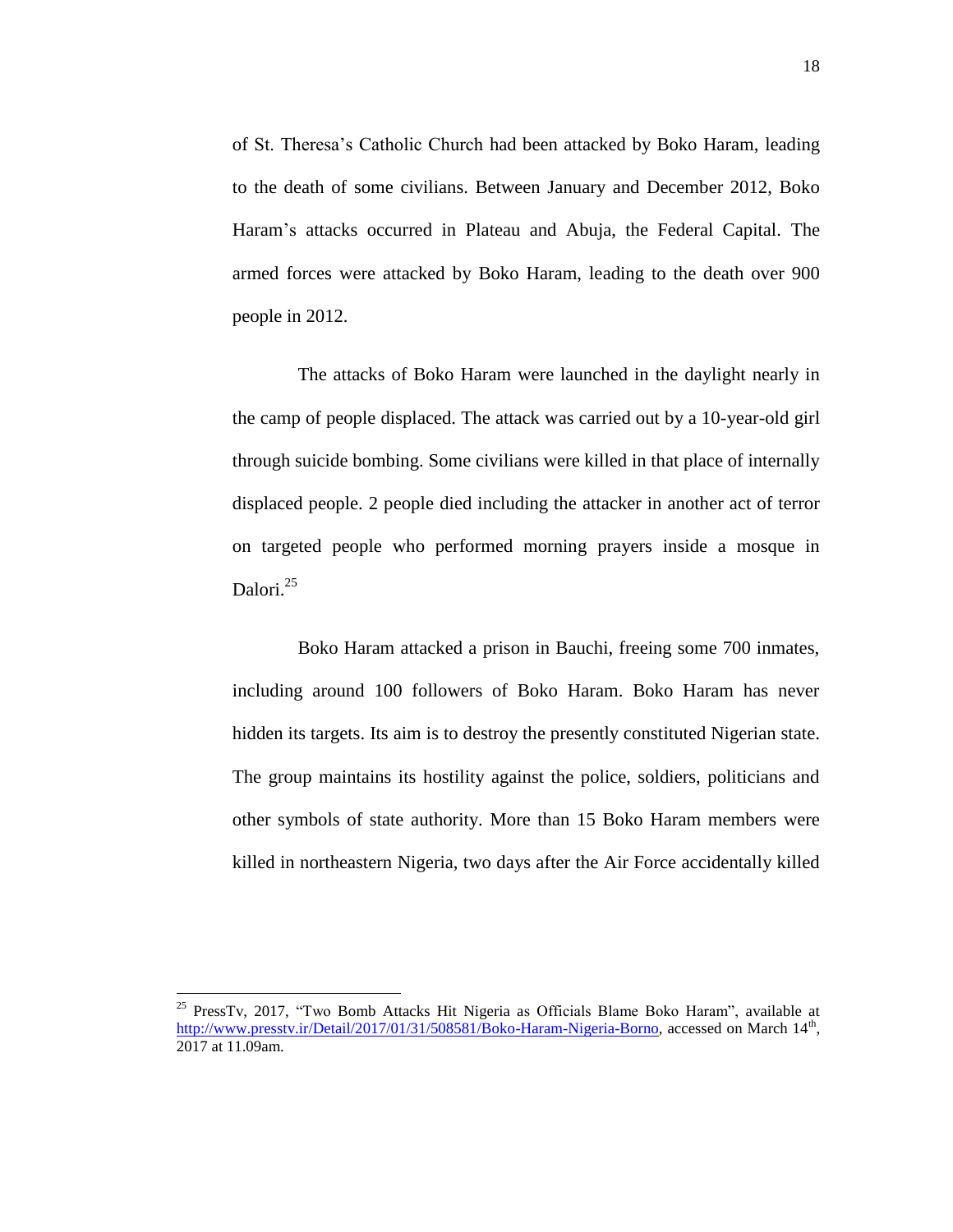dozens of people at there on January  $21^{th}$ ,  $2017^{26}$  On February  $20^{th}$ ,  $2017$ Boko Haram raids on a village in Borno and kills 3 civilians. Boko Haram also attacks in the southern of Borno on Sunday afternoon. Many villagers became victims because of the armed conflict. Some houses were looted by Boko Haram.<sup>27</sup>

Boko Haram created bad impact towards the fishing industry of the country causing a supply shortage and tosses the fish prices. The city of Maiduguri was the one that affected the neighboring countries when the Government of Niger held a number of delivery fish into Maiduguri with security reasons. For more than a week, more than 200 vehicles full of fish that would be heading to Maiduguri halted at Diffa. Maiduguri and a larger area around it now faced the threat of a shortage of supply of fish. A box of fish in Maiduguri now appreciated 15.000 Naira (approximately Rp.970.000) had been seizure by Boko Haram. The entire vehicle was carrying the fish with a value of about \$5.6 million or  $Rp.73.000.000.000.<sup>28</sup>$ 

President of Nigeria Goodluck Jonathan announced that Boko Haram has compromised the political and military in Nigeria. President Jonathan

<sup>26</sup> <sup>26</sup> VOA Africa, 2017, "Boko Haram Attack on Ran in Nigeria" available at [http://www.voanews.com/a/boko-haram-attack-on-rann-nigeria/3686346.html,](http://www.voanews.com/a/boko-haram-attack-on-rann-nigeria/3686346.html) accessed on March 14<sup>th</sup>, 2017 at 11.32am.

<sup>&</sup>lt;sup>27</sup> UPI.com, 2017, "Three Killed in Boko Haram Attack on Nigerian Village", available at [http://www.upi.com/Top\\_News/World-News/2017/02/20/Three-killed-in-Boko-Haram-attack-on-](http://www.upi.com/Top_News/World-News/2017/02/20/Three-killed-in-Boko-Haram-attack-on-Nigerian-village/4121487596256/)[Nigerian-village/4121487596256/,](http://www.upi.com/Top_News/World-News/2017/02/20/Three-killed-in-Boko-Haram-attack-on-Nigerian-village/4121487596256/) accessed on March  $14<sup>th</sup>$ , 2017 at 11.04am.

<sup>&</sup>lt;sup>28</sup> Kompas, 2017, "Pemberontakan Boko Haram Hancurkan Industri Perikanan Nigeria", available at [http://internasional.kompas.com/read/2015/02/23/1758022/Pemberontakan.Boko.Haram.Hancurkan.In](http://internasional.kompas.com/read/2015/02/23/1758022/Pemberontakan.Boko.Haram.Hancurkan.Industri.Perikanan.Nigeria) [dustri.Perikanan.Nigeria,](http://internasional.kompas.com/read/2015/02/23/1758022/Pemberontakan.Boko.Haram.Hancurkan.Industri.Perikanan.Nigeria) accessed on March 14<sup>th</sup>, 2017 at 4.06pm.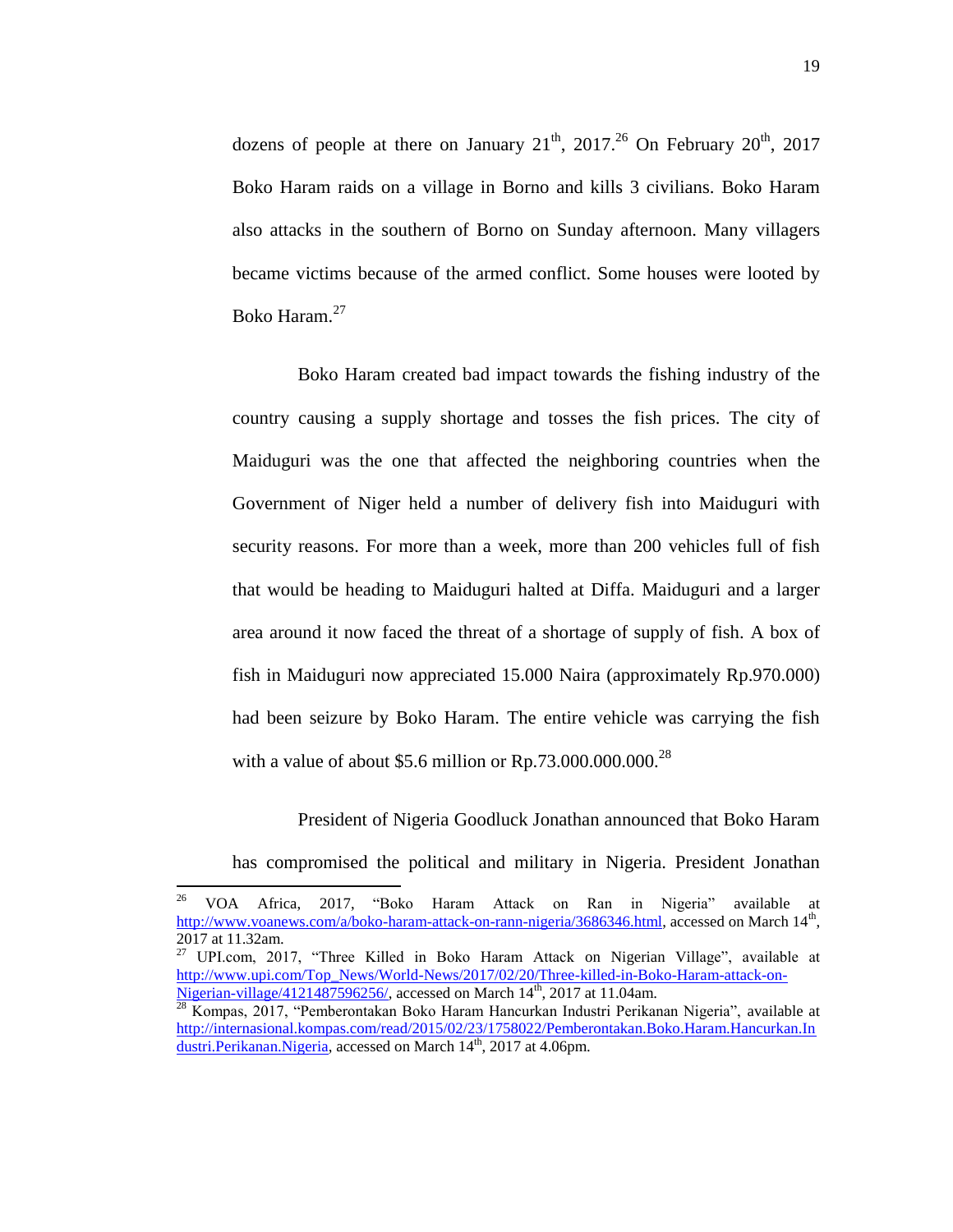accused that a senator has relationships with Boko Haram or in the other name as the spy for Nigeria Government. President Jonathan holds those senators, although this raises a lot of disapproval in some political parties in Nigeria. The ability of the Nigerian security services in investigating the case is also rated weak, which became an advantage and opportunity for criminals, and the corrupt politicans in running its negative actions.

Boko Haram is being a threat to the stability of state in the northern part of Nigeria. Intelligent of United States parties announced that, if the circumstances are not conducive, it is believed that these problems do not just occurred in the region of Nigeria but also can spread to surrounding states. It is can create a regional crisis in the Northwest region of the African continent. This insurgency group may harm the safety of foreign residents.<sup>29</sup>

### **B. The Legal Protection of Civilian Population in Nigeria**

Based on article 3 common to the Geneva Convention 1949 and article 1 verse 1 of Additional Protocol II 1977, persons no taking or no longer taking part in the armed conflict should be treated humanely.<sup>30</sup> Article 3 common to the Geneva Convention of 1949 related to the armed conflict in non-international armed conflict (NIAC) explained that one of the High

<sup>29</sup> Ibkar Mahi, 2017, "Kerjasama Internasional dalam Penanganan Gerakan Insurgensi Boko Haram di Nigeria", available at [http://www.ilmu-hi.com/kerjasama-internasional-dalam-penanganan-gerakan](http://www.ilmu-hi.com/kerjasama-internasional-dalam-penanganan-gerakan-insurgensi-boko-haram-di-nigeria/)[insurgensi-boko-haram-di-nigeria/#,](http://www.ilmu-hi.com/kerjasama-internasional-dalam-penanganan-gerakan-insurgensi-boko-haram-di-nigeria/) accessed on March 14<sup>th</sup>, at 4.49pm.

<sup>30</sup> Mohd Akram, *op. cit,* p. 11.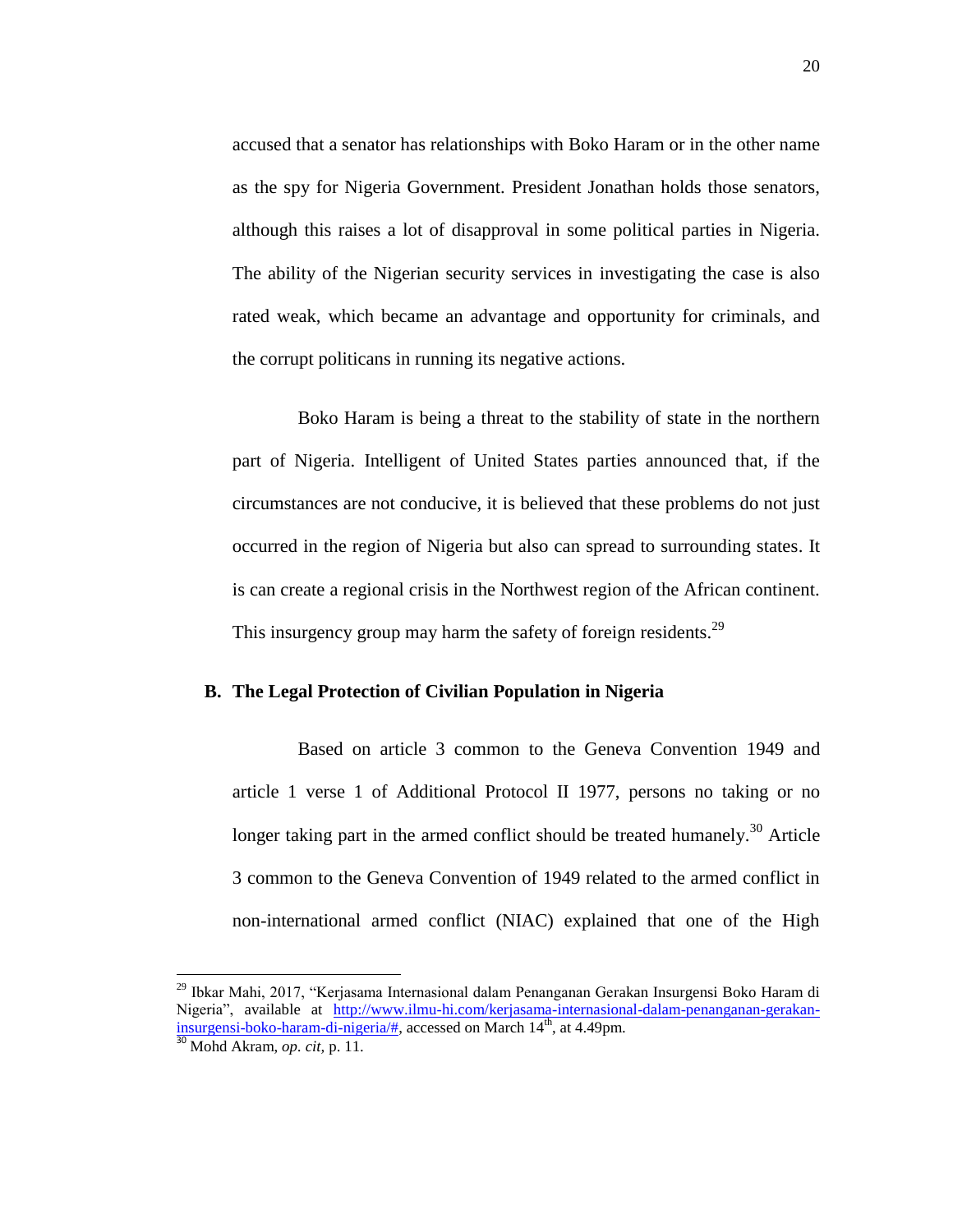Contracting Parties, each party to the conflict shall be bound to apply, the parties should following provisions of persons taking no active part in the hostilities, shall in all conditions be treated humanely, prohibition of violence to life and person, and the passing of sentences and also the carrying out of executions without previous judgment. The article contained the protection of civilian population. $31$ 

The rule of the civilian protection is contained in The Geneva Convention 1949 and Additional Protocol II 1977. The Convention consists of the Convention I, II, III and IV of Geneva Conventions. The Geneva Conventions 1949 did not mention the issue of combatants or noncombatants, but rather a problem determination for wounded and sick victims are contained in the chapter 2 article 13 to the Geneva conventions I and II. The Geneva Convention involves the treatment of prisoners of war if they fall in to the hands of enemies. The protection of civilian population in noninternational armed conflict (NIAC) which happened in Nigeria can be found on the Geneva Convention IV of 1949 and Additional Protocol II 1977. In the Fourth of Geneva Convention of 1949, there was a common arrangement regarding the protection of civilians, namely in article 27-39, and article 47,

<sup>31</sup> Rolland Otto, *op. cit,* p. 413.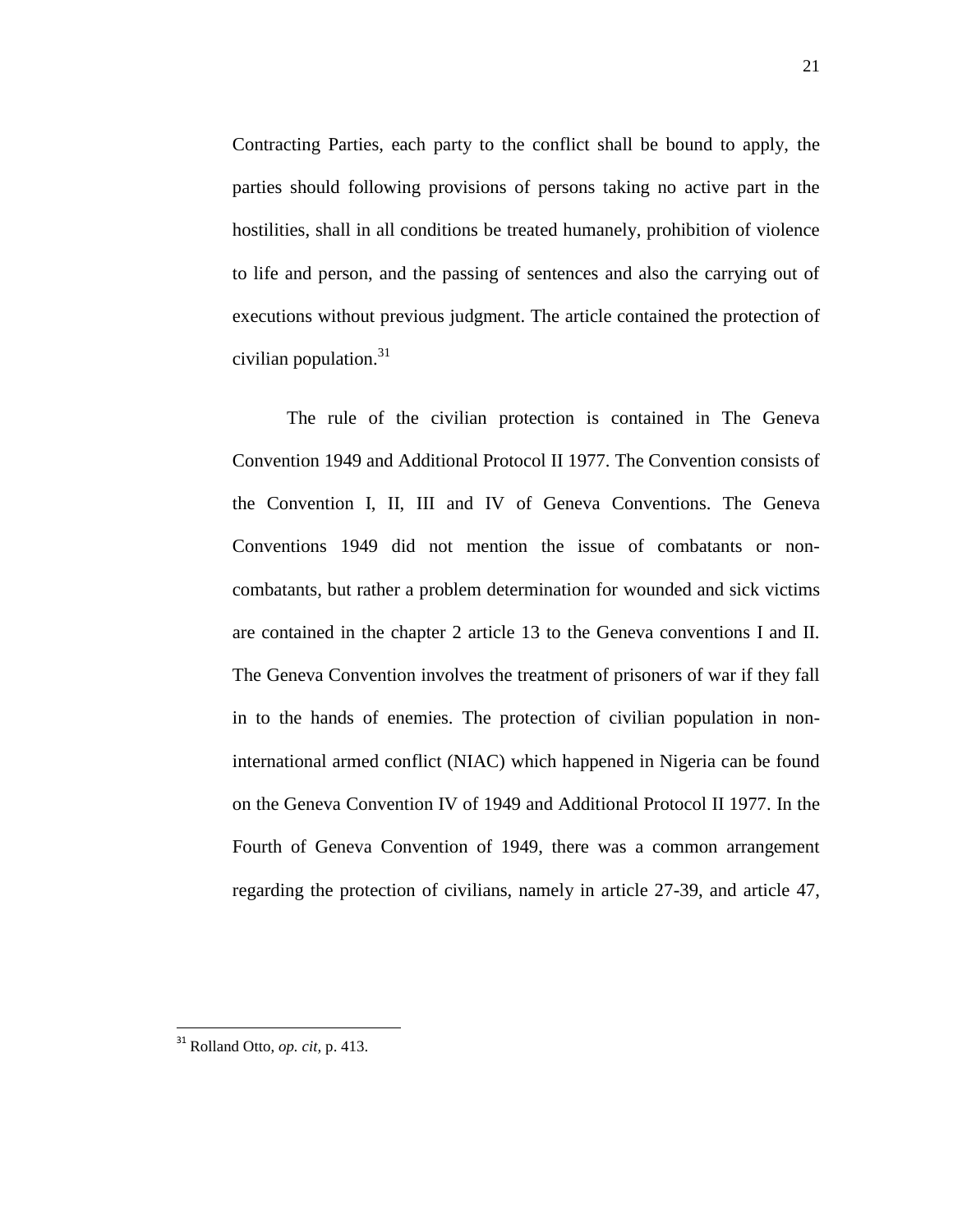Additional Protocol II 1977.<sup>32</sup>

1) Article 27 of Geneva Convention 1949

"Protected persons are entitled, in all circumstances, to respect for their persons, their honor, their family rights, their religious convictions and practices, and their manners and customs. They shall at all times be humanely treated, and shall be protected especially against all acts of violence or threats thereof and against insults and public curiosity. Women shall be especially protected against any attack on their honor, in particular against rape, enforced prostitution, or any form of indecent assault. Without prejudice to the provisions relating to their state of health, age and sex, all protected persons shall be treated with the same consideration by the Party to the conflict in whose power they are, without any adverse distinction based, in particular, on race, religion or political opinion. However, the Parties to the conflict may take such measures of control and security in regard to protected persons as may be necessary as a result of the war".<sup>33</sup>

2) Article 28 of Geneva Convention 1949

"The presence of a protected person may not be used to render certain points or areas immune from military operations".<sup>34</sup>

3) Article 29 of Geneva Convention 1949

"The Party to the conflict in whose hands protected persons may be is responsible for the treatment accorded to them by its agents, irrespective of any individual responsibility which may be incurred".<sup>35</sup>

<sup>&</sup>lt;sup>32</sup> Pande Putu Swarsih Wulandari, Ni Ketut Supasti Darmawan, 2013, "Perlindungan Hukum Terhadap Warga Sipil dalam Konflik Bersenjata (Non-Internasional) Libya Ditinjau dari Perspektif Hukum Humaniter Internasional", Vol. 1 No. 3, 2013, Universitas Udayana, p. 3.

<sup>&</sup>lt;sup>33</sup> Article 27 of Geneva Convention 1949.

<sup>&</sup>lt;sup>34</sup> Article 28 of Geneva Convention 1949.

<sup>&</sup>lt;sup>35</sup> Article 29 of Geneva Convention 1949.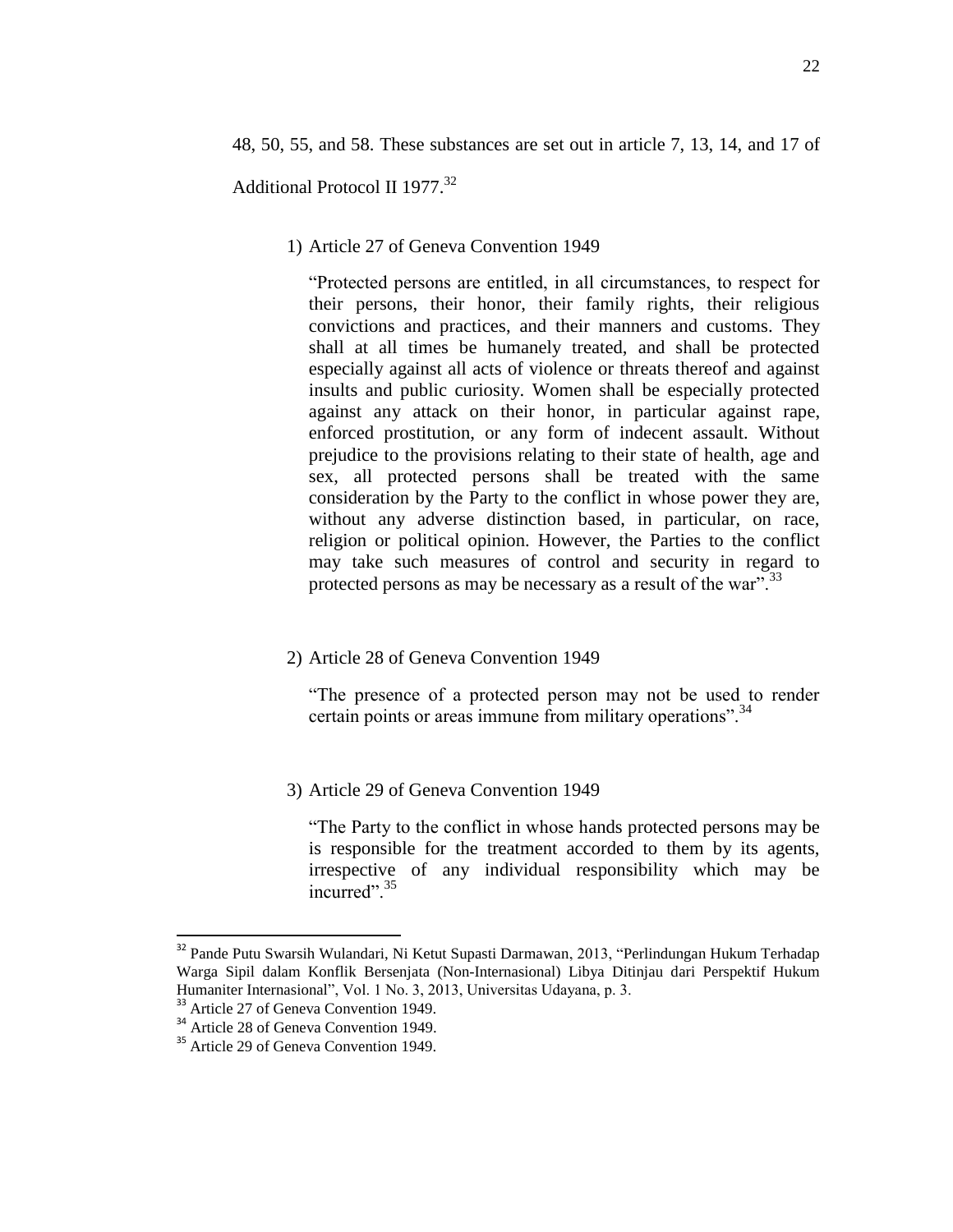4) Article 30 of Geneva Convention 1949

"Protected persons shall have every facility for making application to the Protecting Powers, the International Committee of the Red Cross, the National Red Cross (Red Crescent, Red Lion and Sun) Society of the country where they may be, as well as to any organization that might assist them. These several organizations shall be granted all facilities for that purpose by the authorities, within the bounds set by military or security considerations. Apart from the visits of the delegates of the Protecting Powers and of the International Committee of the Red Cross, provided for by Article 143, the Detaining or Occupying Powers shall facilitate as much as possible visits to protected persons by the representatives of other organizations whose object is to give spiritual aid or material relief to such persons".<sup>36</sup>

5) Article 31 of Geneva Convention 1949

"No physical or moral coercion shall be exercised against protected person, in particular to obtain information from them or from third parties".<sup>37</sup>

## 6) Article 32 of Geneva Convention 1949

"The High Contracting Parties specifically agree that each of them is prohibited from taking any measure of such a character as to cause the physical suffering or extermination of protected persons in their hands. This prohibition applies not only to murder, torture, corporal punishment, mutilation and medical or scientific experiments not necessitated by the medical treatment of a protected person, but also to any other measures of brutality whether applied by civilian or military agents".<sup>38</sup>

<sup>&</sup>lt;sup>36</sup> Article 30 of Geneva Convention 1949.

<sup>&</sup>lt;sup>37</sup> Article 31 of Geneva Convention 1949.

<sup>&</sup>lt;sup>38</sup> Article 32 of Geneva Convention 1949.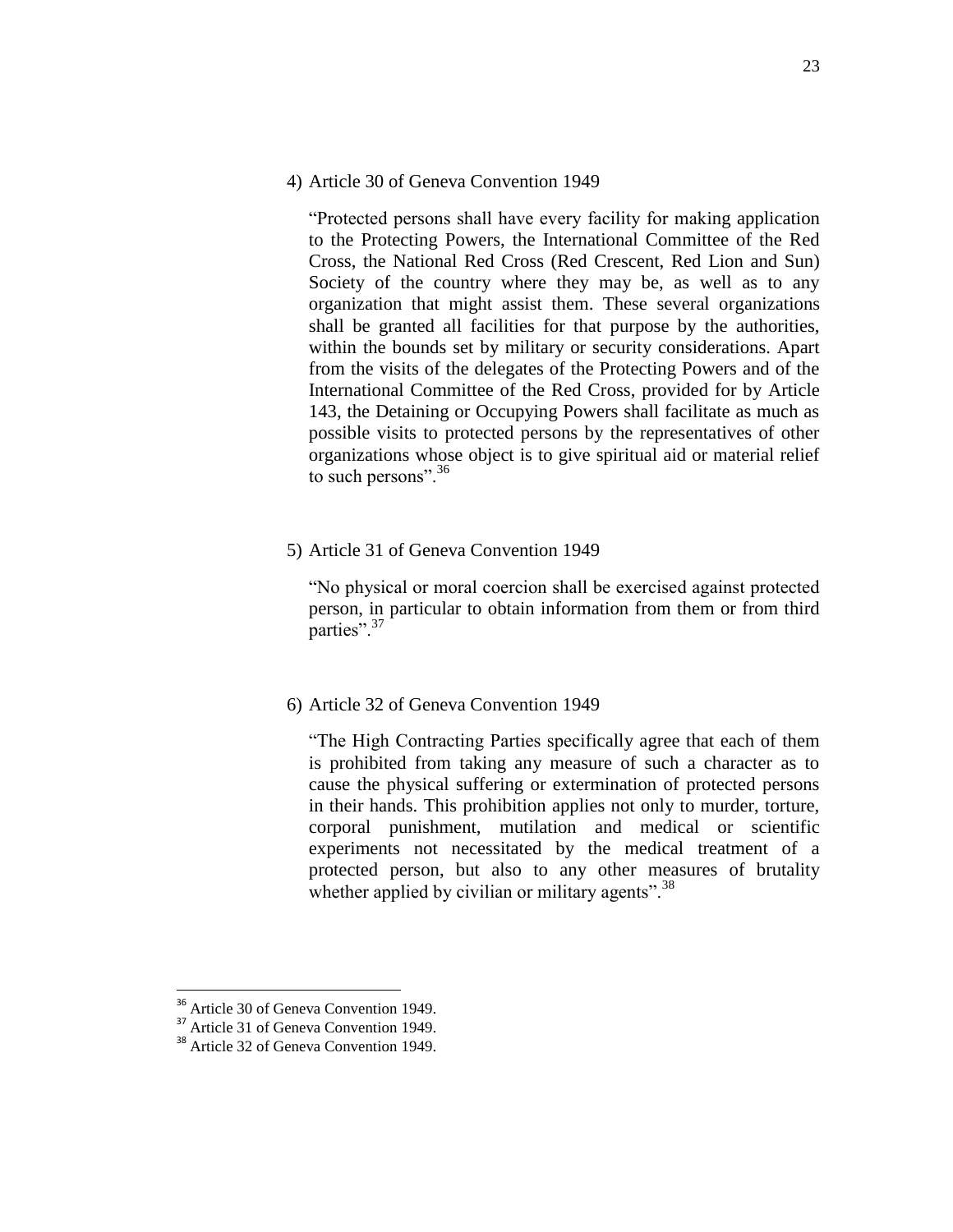7) Article 33 of Geneva Convention 1949

"No protected person may be punished for an offence he or she has not personally committed. Collective penalties and likewise all measures of intimidation or of terrorism are prohibited. Pillage is prohibited. Reprisals against protected persons and their property are prohibited".<sup>39</sup>

8) Article 34 of Geneva Convention 1949

"The taking of hostages is prohibited".<sup>40</sup>

9) Article 35 of Geneva Convention 1949

"All protected persons who may desire to leave the territory at the outset of, or during a conflict, shall be entitled to do so, unless their departure is contrary to the national interests of the State. The applications of such persons to leave shall be decided in accordance with regularly established procedures and the decision shall be taken as rapidly as possible. Those persons permitted to leave may provide themselves with the necessary funds for their journey and take with them a reasonable amount of their effects and articles of personal use. If any such person is refused permission to leave the territory, he shall be entitled to have such refusal reconsidered as soon as possible by an appropriate court or administrative board designated by the Detaining Power for that purpose. Upon request, representatives of the Protecting Power shall, unless reasons of security prevent it, or the person"s concerned object, be furnished with the reasons for refusal of any request for permission to leave the territory and be given, as expeditiously as possible, the names of all persons who have been denied permission to leave". $41$ 

10) Article 36 of Geneva Convention 1949

"Departures permitted under the foregoing Article shall be carried out in satisfactory conditions as regards safety, hygiene, sanitation

<sup>&</sup>lt;sup>39</sup> Article 33 of Geneva Convention 1949.

<sup>40</sup> Article 34 of Geneva Convention 1949.

<sup>&</sup>lt;sup>41</sup> Article 35 of Geneva Convention 1949.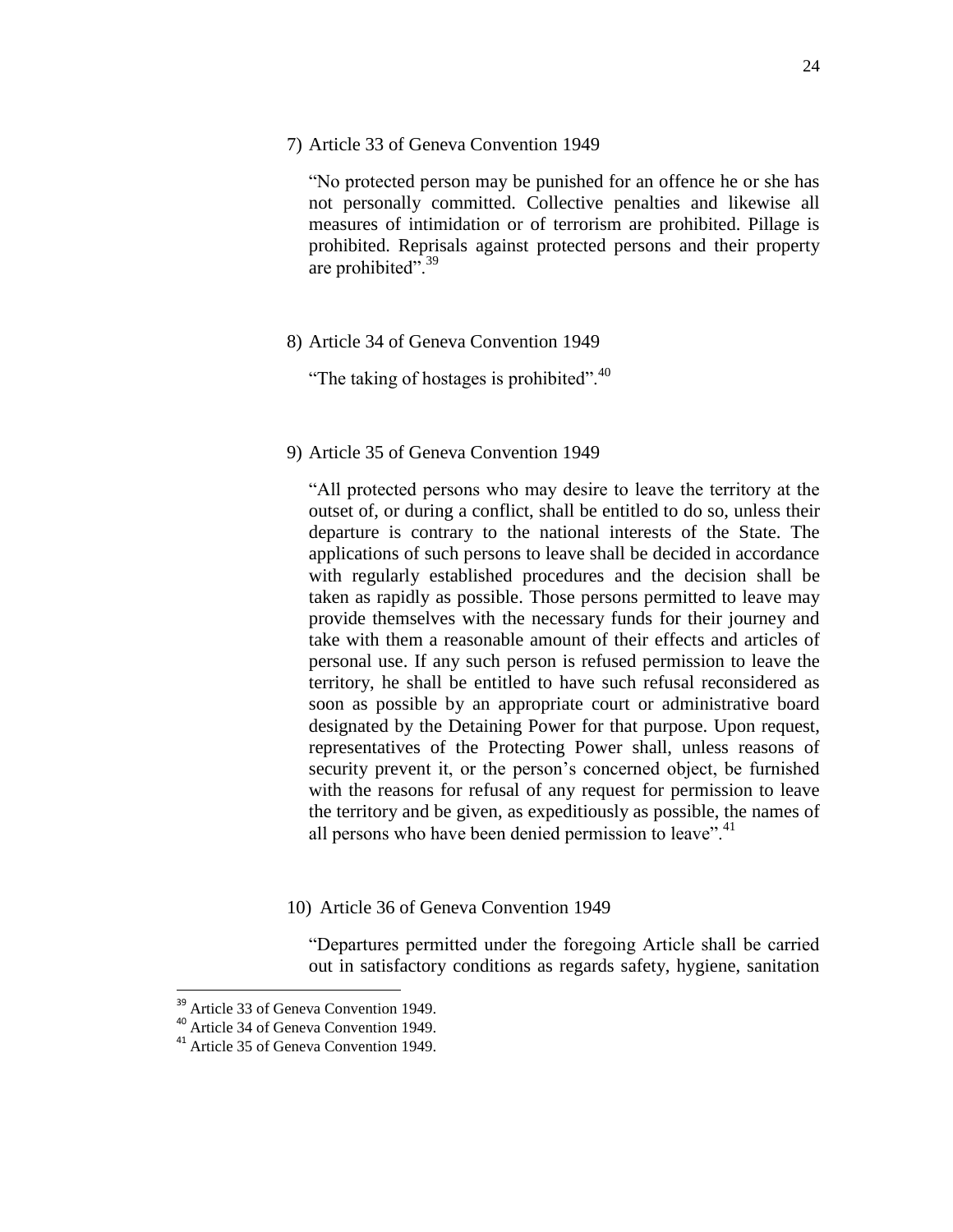and food. All costs in connection therewith, from the point of exit in the territory of the Detaining Power, shall be borne by the country of destination, or, in the case of accommodation in a neutral country, by the Power whose nationals are benefited. The practical details of such movements may, if necessary, be settled by special agreements between the Powers concerned. The foregoing shall not prejudice such special agreements as may be concluded between Parties to the conflict concerning the exchange and repatriation of their nationals in enemy hands". $^{42}$ 

11) Article 37 of Geneva Convention 1949

"Protected persons who are confined pending proceedings or serving a sentence involving loss of liberty, shall during their confinement be humanely treated. As soon as they are released, they may ask to leave the territory in conformity with the foregoing Articles".<sup>43</sup>

12) Article 38 of Geneva Convention 1949

"With the exception of special measures authorized by the present Convention, in particular by Articles 27 and 41 thereof, the situation of protected persons shall continue to be regulated, in principle, by the provisions concerning aliens in time of peace". In any case, the following rights shall be granted to them: $44$ 

- 1. They shall be enabled to receive the individual or collective relief that may be sent to them;
- 2. They shall, if their state of health so requires, receive medical attention and hospital treatment to the same extent as the nationals of the State concerned;
- 3. They shall be allowed to practice their religion and to receive spiritual assistance from ministers of their faith:

<sup>&</sup>lt;sup>42</sup> Article 36 of Geneva Convention 1949.

<sup>&</sup>lt;sup>43</sup> Article 37 of Geneva Convention 1949.

<sup>&</sup>lt;sup>44</sup> Article 38 of Geneva Convention 1949.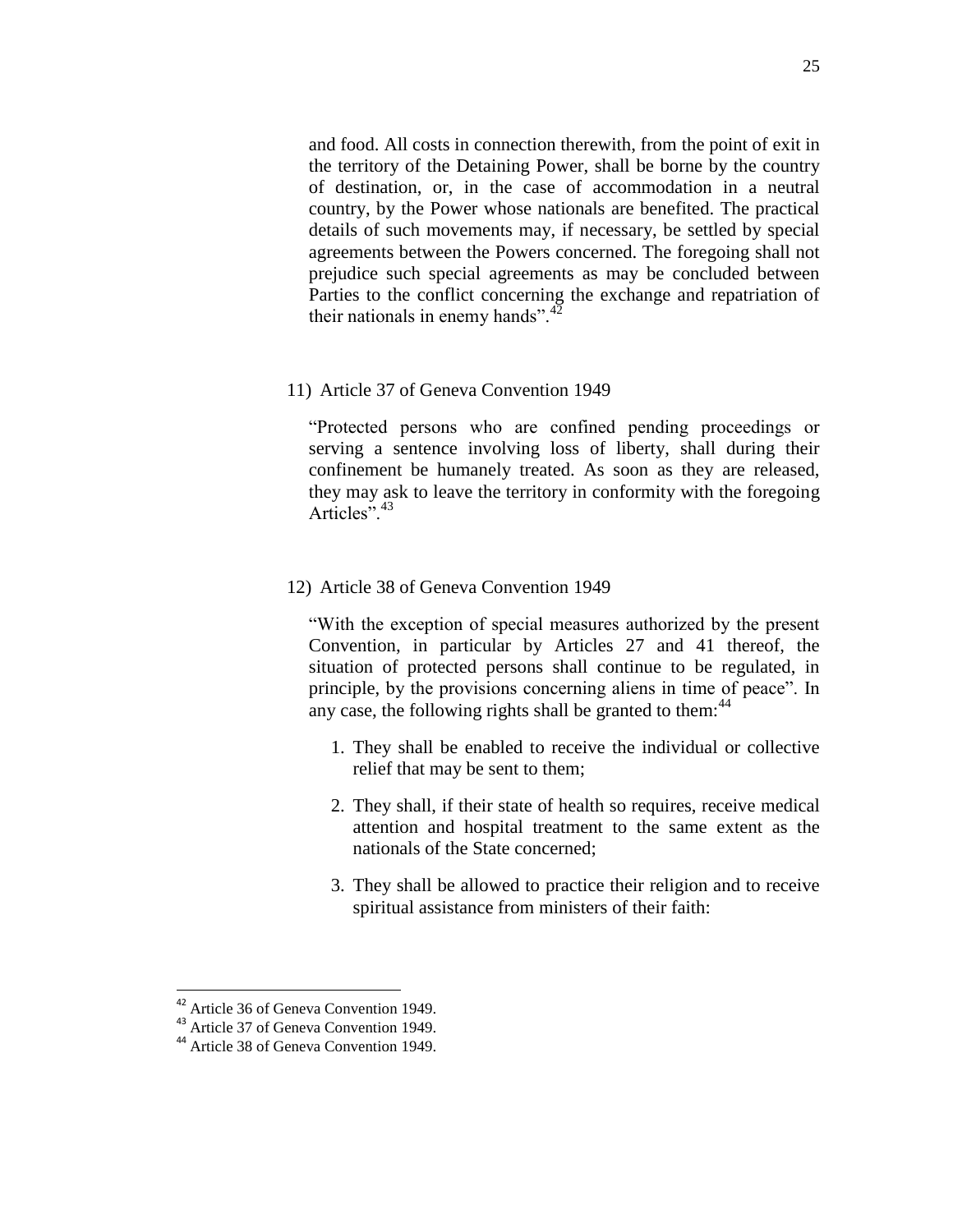- 4. If they reside in an area particularly exposed to the dangers of war, they shall be authorized to move from that area to the same extent as the nationals of the State concerned;
- 5. Children under fifteen years, pregnant women and mothers of children under seven years shall benefit by any preferential treatment to the same extent as the nationals of the State concerned.

## 13) Article 39 of Geneva Convention 1949

"Protected persons, who, as a result of the war, have lost their gainful employment, shall be granted the opportunity to find paid employment. That opportunity shall, subject to security considerations and to the provisions of Article 40, be equal to that enjoyed by the nationals of the Power in whose territory they are. Where a Party to the conflict applies to protected person methods of control which result in his being unable to support himself, and especially if such a person is prevented for reasons of security from finding paid employment on reasonable conditions, the said Party shall ensure his support and that of his dependents. Protected persons may in any case receive allowances from their home country, the Protecting Power, or the relief societies referred to in Article  $30^{3}$ <sup>45</sup>

## 14) Article 47 of Geneva Convention 1949

"Protected persons who are in occupied territory shall not be deprived, in any case or in any manner whatsoever, of the benefits of the present Convention by any change introduced, as the result of the occupation of a territory, into the institutions or government of the said territory, nor by any agreement concluded between the authorities of the occupied territories and the Occupying Power, nor by any annexation by the latter of the whole or part of the occupied territory".<sup>46</sup>

 $\overline{a}$ <sup>45</sup> Article 39 of Geneva Convention 1949.

<sup>46</sup> Article 47 of Geneva Convention 1949.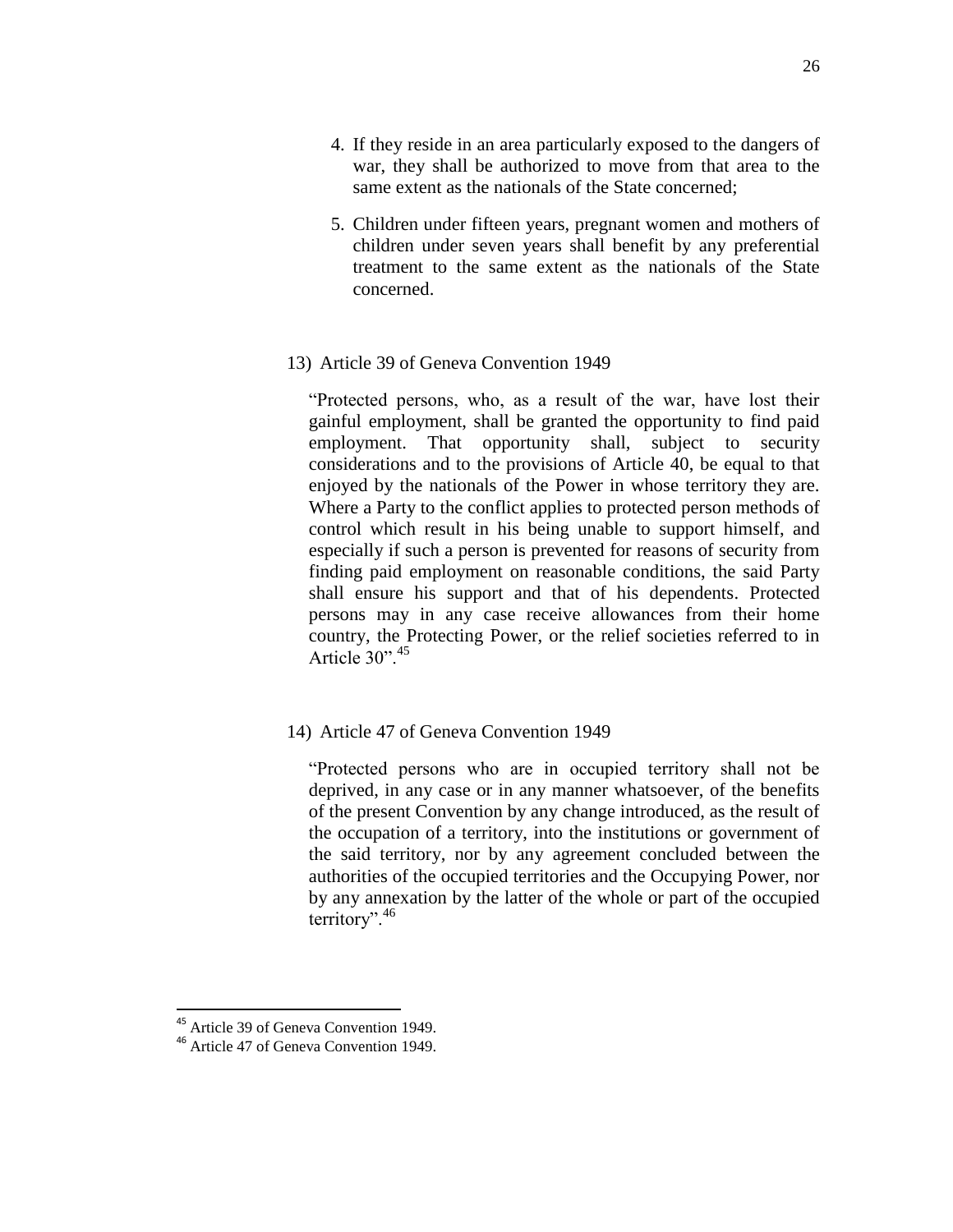"Protected persons who are not nationals of the Power, whose territory is occupied, may avail themselves of the right to leave the territory subject to the provisions of Article 35, and decisions thereon shall be taken according to the procedure which the Occupying Power shall establish in accordance with the said Article".<sup>47</sup>

### 16) Article 50 of Geneva Convention 1949

"The Occupying Power shall, with the co-operation of the national and local authorities, facilitate the proper working of all institutions devoted to the care and education of children. The Occupying Power shall take all necessary steps to facilitate the identification of children and the registration of their parentage. It may not, in any case, change their personal status, nor enlist them in formations or organizations subordinate to it. Should the local institutions be inadequate for the purpose, the Occupying Power shall make arrangements for the maintenance and education, if possible by persons of their own nationality, language and religion, of children who are orphaned or separated from their parents as a result of the war and who cannot be adequately cared for by a near relative or friend. A special section of the Bureau set up in accordance with Article 136 shall be responsible for taking all necessary steps to identify children whose identity is in doubt. Particulars of their parents or other near relatives should always be recorded if available. The Occupying Power shall not hinder the application of any preferential measures in regard to food, medical care and protection against the effects of war, which may have been adopted prior to the occupation in favor of children under fifteen years, expectant mothers, and mothers of children under seven years".<sup>48</sup>

## 17) Article 55 of Geneva Convention 1949

"To the fullest extent of the means available to it, the Occupying Power has the duty of ensuring the food and medical supplies of the population; it should, in particular, bring in the necessary

<sup>47</sup> Article 48 of Geneva Convention 1949.

<sup>48</sup> Article 50 of Geneva Convention 1949.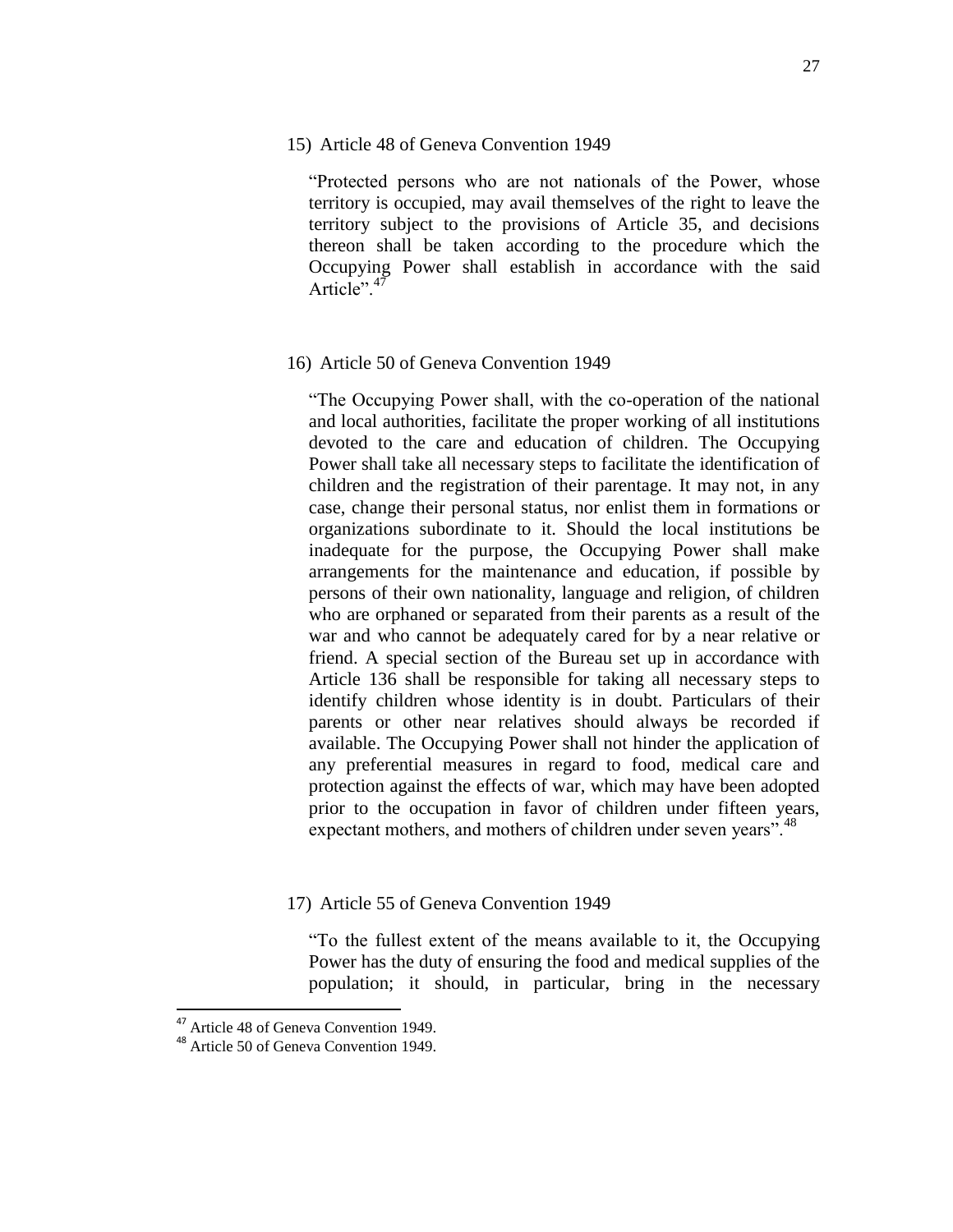foodstuffs, medical stores and other articles if the resources of the occupied territory are inadequate. The Occupying Power may not requisition foodstuffs, articles or medical supplies available in the occupied territory, except for use by the occupation forces and administration personnel, and then only if the requirements of the civilian population have been taken into account. Subject to the provisions of other international Conventions, the Occupying Power shall make arrangements to ensure that fair value is paid for any requisitioned goods. The Protecting Power shall, at any time, be at liberty to verify the state of the food and medical supplies in occupied territories, except where temporary restrictions are made necessary by imperative military requirements".<sup>49</sup>

#### 18) Article 58 of Geneva Convention 1949

"The Occupying Power shall permit ministers of religion to give spiritual assistance to the members of their religious communities. The Occupying Power shall also accept consignments of books and articles required for religious needs and shall facilitate their distribution in occupied territory". $50$ 

## 19) Article 7 of Additional Protocol II of 1949 on Protection and Care

"All the wounded, sick and shipwrecked, whether or not they have taken part in the armed conflict, shall be respected and protected. In all circumstances they shall be treated humanely and shall receive, to the fullest extent practicable and with the least possible delay, the medical care and attention required by their condition. There shall be no distinction among them founded on any grounds other than medical ones"<sup>51</sup>

<sup>&</sup>lt;sup>49</sup> Article 55 of Geneva Convention 1949.

<sup>50</sup> Article 58 of Geneva Convention 1949.

<sup>51</sup> Article 7 of Additional Protocol II 1977.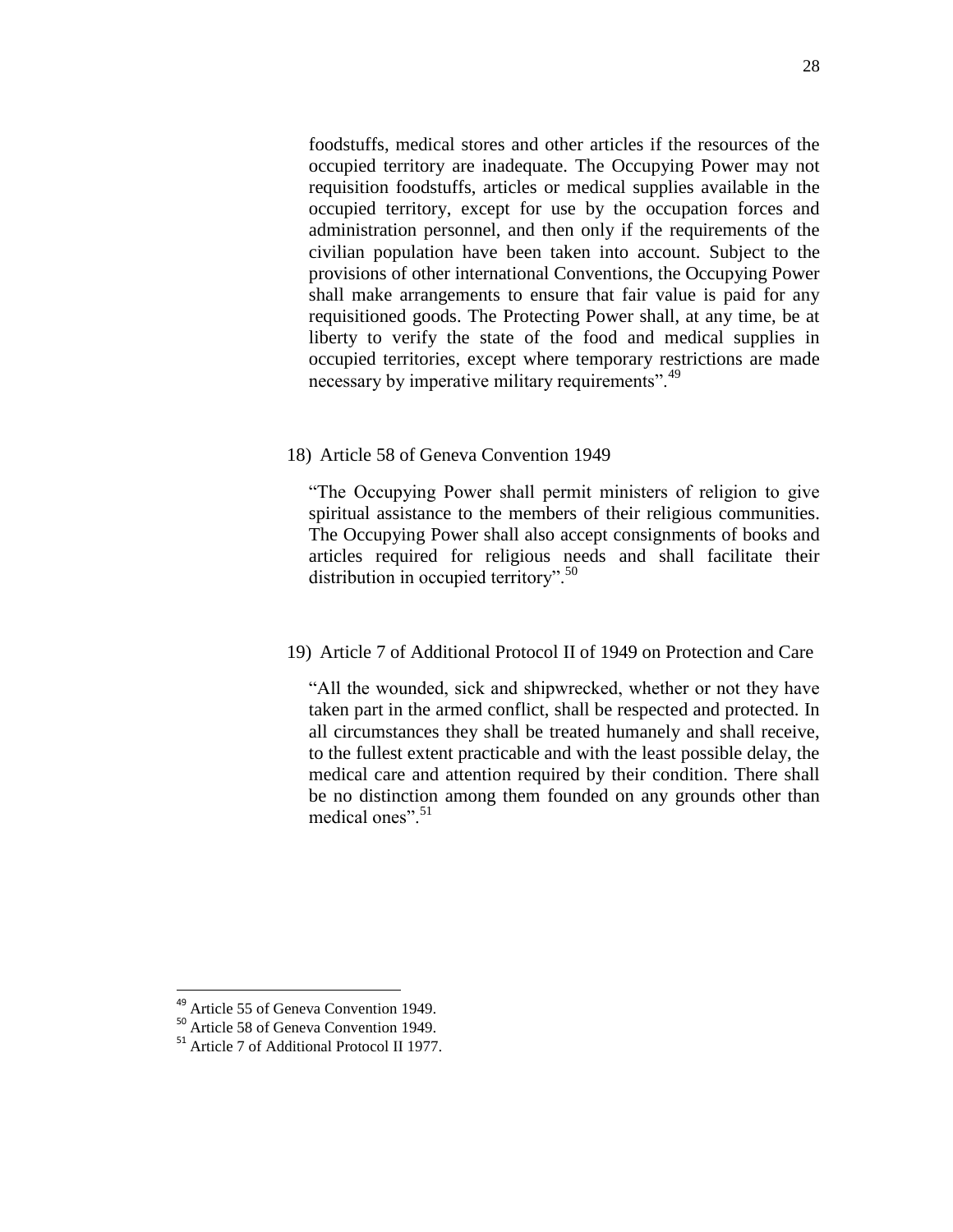20) Article 13 of Additional Protocol II 1949 on Protection of the Civilian Population

"The civilian population and individual civilians shall enjoy general protection against the dangers arising from military operations. To give effect to this protection, the following rules shall be observed in all circumstances. The civilian population as such, as well as individual civilians, shall not be the object of attack. Acts or threats of violence the primary purpose of which is to spread terror among the civilian population are prohibited. Civilians shall enjoy the protection afforded by this Part, unless and for such time as they take a direct part in hostilities".<sup>52</sup>

21) Article 14 of Additional Protocol II 1949 on Protection of Objects Indispensable to the Survival of the Civilian Population

"Starvation of civilians as a method of combat is prohibited. It is therefore prohibited to attack, destroy, remove or render useless, for that purpose, objects indispensable to the survival of the civilian population, such as foodstuffs, agricultural areas for the production of foodstuffs, crops, livestock, drinking water installations and supplies and irrigation works".<sup>53</sup>

22) Article 17 of Additional Protocol II 1949 on prohibition of Forced Movement of Civilian

"The displacement of the civilian population shall not be ordered for reasons related to the conflict unless the security of the civilians involved or imperative military reasons so demand. Should such displacements have to be carried out, all possible measures shall be taken in order that the civilian population may be received under satisfactory conditions of shelter, hygiene, health, safety and nutrition. Civilians shall not be compelled to leave their own territory for reasons connected with the conflict".<sup>54</sup>

<sup>&</sup>lt;sup>52</sup> Article 13 of Additional Protocol II 1977.

<sup>&</sup>lt;sup>53</sup> Article 14 of Additional Protocol II 1977.

<sup>54</sup> Article 17 of Additional Protocol II 1977.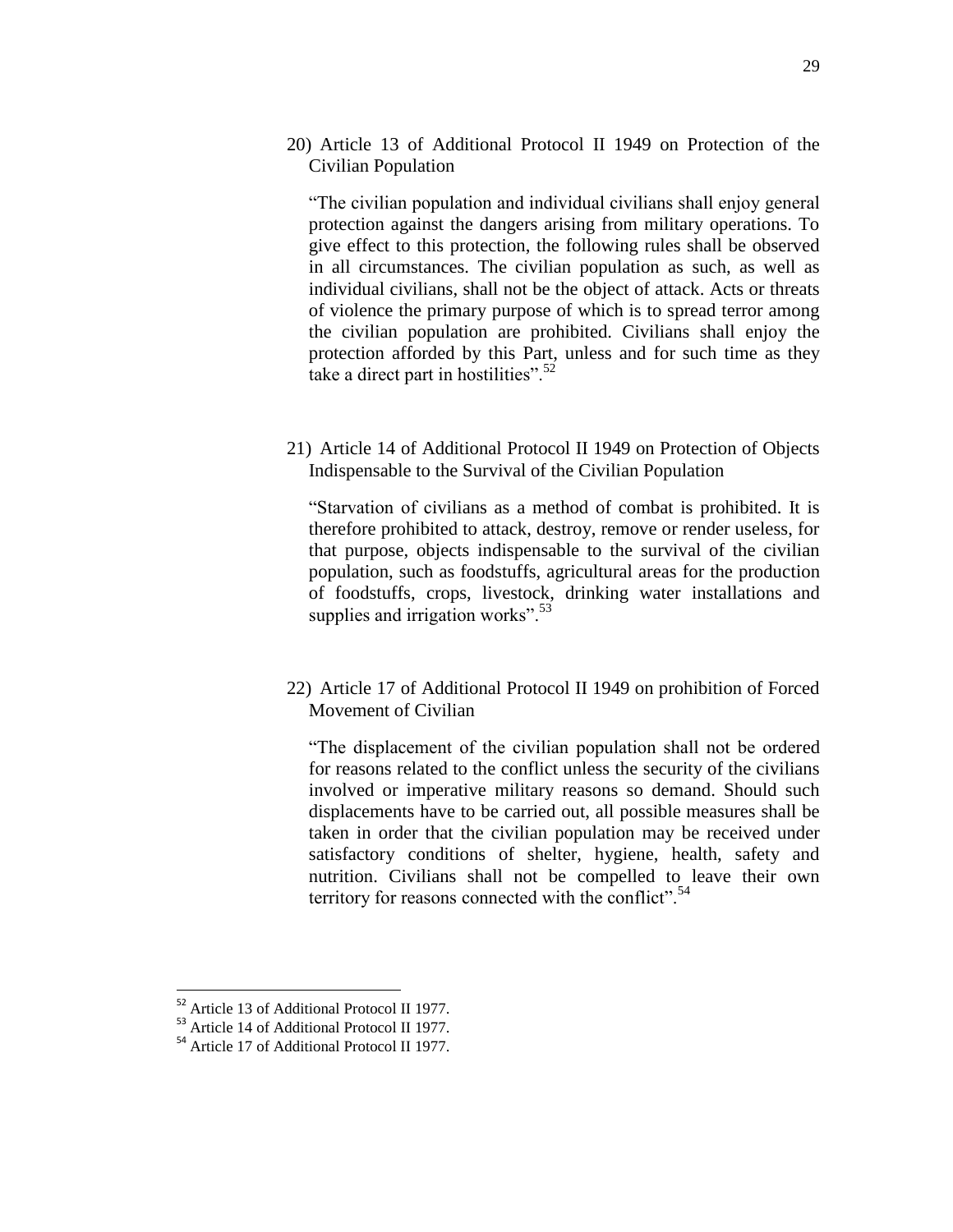Basically the purpose of the Geneva Convention of 1949 is to protect the civilians of war as governed in The Fourth Geneva Convention of 1949. It means that Parties to the dispute have a positive obligation to give immunity against civilians. For example is the immunity and act of humanizing the war included in article 31, 32, and 33 of Geneva Convention of 1949. Article 31 of Geneva Convention 1949 states that the parties in hostilities are not allowed doing physical or moral coercion that can be committed against civilians to obtain information. The parties to the dispute have to protect the civilian population from torture and physical destruction which is stated in article 32 of Geneva Convention 1949.<sup>55</sup> The regulations which control protection of victim of war and regulate the conflict in non-international armed conflicts are regulated in article 3 common to the Geneva Conventions 1949 and article 1 verse 1 of Additional Protocol II 1977. International Humanitarian Law only is applied on war time, not in a peace time. But it does not mean that the International Humanitarian law will be applied on particular situations, like riot, insurrection, and constraint. Like what happened on Indonesia in 1998, the riots happened because of monetary crisis, and then there was an insurrection conflict in Ambon by SARA (tribe, religion, and race) issues.<sup>56</sup>

<sup>&</sup>lt;sup>55</sup> Danial, 2016, "Efektifitas Konsep Prinsip Pembedaan Hukum Humaniter Internasional Sebagai Upaya Perlindungan Korban dalam Konflik Bersenjata Modern", *Jurnal Media Hukum,* Vol. 23 No. 2, 2016, Universitas Sultan Ageng Tirtayasa, Banten, p. 203.

<sup>56</sup> Andrey Sujatmoko, 2015, *Hukum HAM dan Hukum Humaniter,* Jakarta, PT Grafindo Persada, pp. 173-174.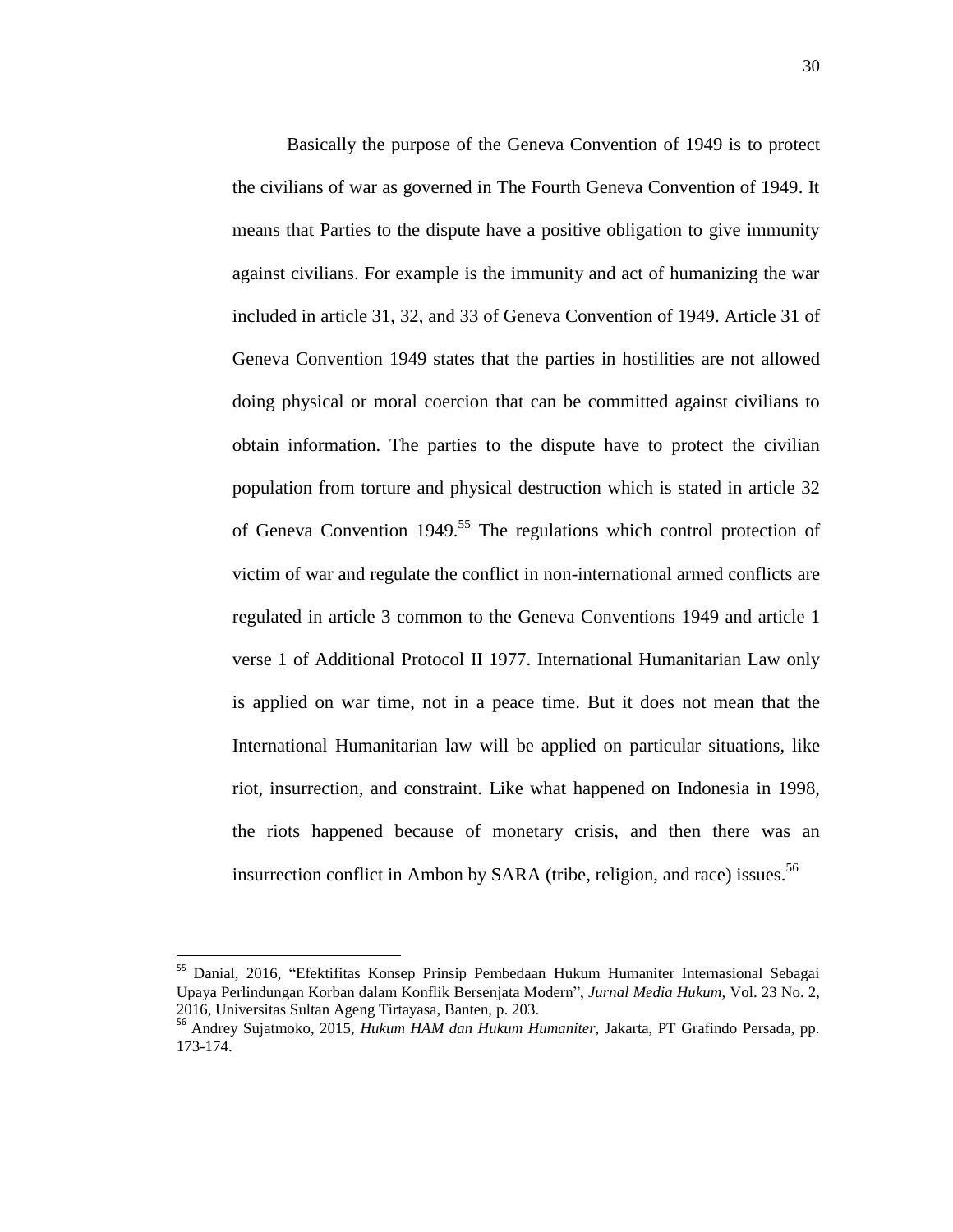Related to the legal protection, article 27 of Geneva Convention 1949 has been regulated to protect the civilians in the conflict area. Nigeria is the party which ratified the Geneva Conventions 1949 and Additional Protocol II 1977. Later, Boko Haram insurgency in Nigeria has reached in NIAC categories, as follows:<sup>57</sup>

- 1. The hostilities involved between Government Army and Non-Government Army. Nigeria created JTF (Joint Task Force) as the special unit to terminate the Boko Haram Movement;
- 2. The confrontation has reached minimum level. Boko Haram was indicated as the minimum organization;
- 3. The weapons which are used by Boko Haram are world professional standard;
- 4.Boko Haram can also defend their military operation;
- 5.International Criminal Court officially categorizes Boko Haram as Non-International Armed Conflicts.

 $\ddot{\phantom{a}}$ 

<sup>&</sup>lt;sup>57</sup> Punia Nathania S, F.X Adji Samekto, Soekotjo Hardiwinoto, 2016, "Kajian Yuridis Peran ICRC Terhadap Bantuan Kemanusian Dalam Perspektif Hukum Humaniter International: Studi Kasus Boko Haram", *Diponegoro Law Review*, Vol. 5, No. 2, 2016, Semarang, pp. 6-7.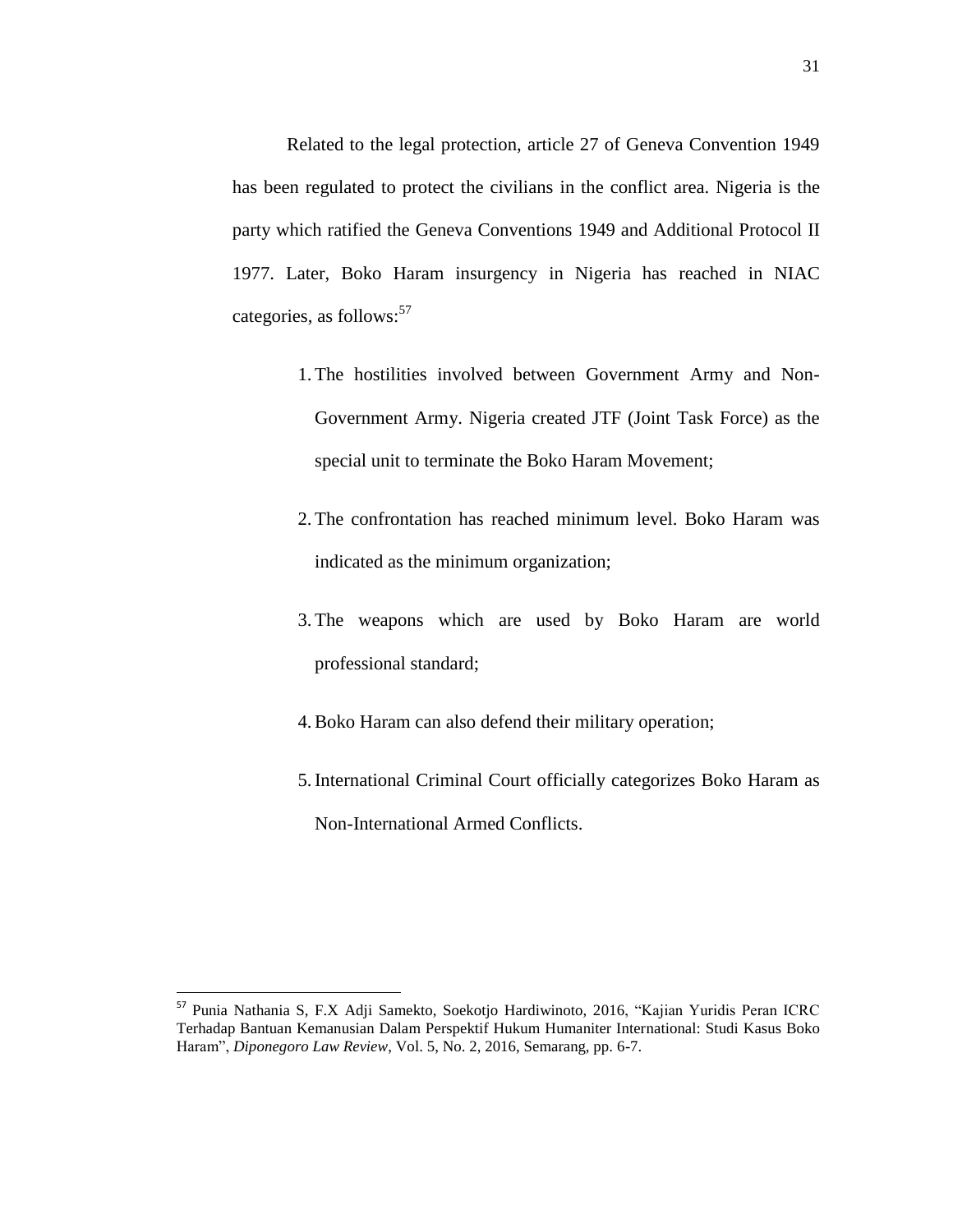NIAC (Non-International Armed Conflicts) are regulated on article 3 common to the Geneva Convention and AP II (Additional Protocol II).<sup>58</sup> All members of the armed forces of a party to the conflict are combatants, except medical and religious personnel. The armed forces of a party to the conflict consist of all organized armed forces, groups and units, which are under a command responsible to that party for the conduct of its subordinates. Civilians are persons who are not members of the armed forces. The civilian population comprises all persons who are civilians.<sup>59</sup>

The concept of human security is about the protection of the vital core of all human being lives in ways which concern on enhanced human freedom and human fulfillment. $60$  The concept of human security could be used as a conceptual framework for international action. The aim from this section is to define more specific how this may work, especially in the context of international law, for examples: humanitarian intervention, protection of IDP (internally Displaced Persons), and control of small arms and lights weapons.<sup>61</sup>

The prohibition in armed conflict is more difficult in non-international armed conflict than in international armed conflicts. However, this detracts

<sup>58</sup> Elizabeth Wilmhurst, Susan Breau, 2007, *Perspective on The ICRC Study on Customary International Humanitarian Law,* New York, Cambridge University Press, p. 77. <sup>59</sup> *Ibid*, p. 108.

<sup>60</sup> Ustinia Dalgopol, Judith Gardam, 2006, *The Challenge of Conflict: International Law Responds,*  Boston, Martinus Nijhoff Publisher, p. 60.

<sup>61</sup> *Ibid*, p. 608.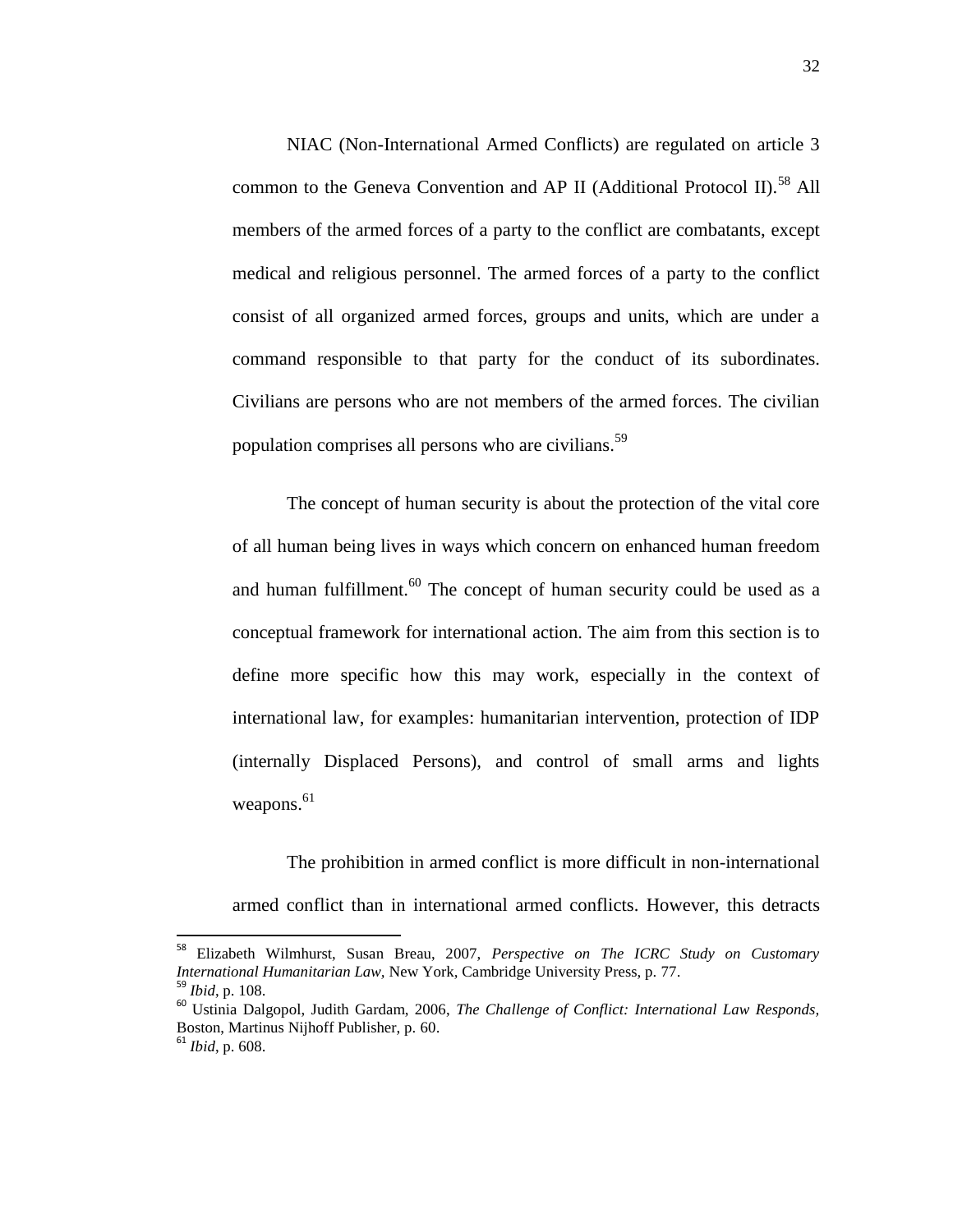from the value of the prohibition as a basic rule of conduct. The abuse of the Red Cross sign is considered as a war crime. These rules are normally regarded as having a humanitarian character and as being imposed by general standards of civilization. The area of the law of Geneva, the basic principles concerning treatment of the wounded and sick and humane treatment of the adversary who has laid down his arms belong to the code of conduct for noninternational armed conflicts.

Article 3, however, the "mini-convention" for NIAC does not address the definition of such a conflict. It can be found in part of the case of noninternational armed conflict character happened in the territory of one of the High Contracting Parties, each party to the conflict shall be bound to apply, as a minimum, following provisions of persons taking no active part in the hostilities, shall in all conditions be treated humanely, prohibition of violence to life and person, and the passing of sentences and also the carrying out of executions without previous judgment. The article is concerned on the protection of life which has already been explained before. It makes clear that those minimum standards are as good as what international Humanitarian Law rules have regulated.<sup>62</sup>

<sup>62</sup> Rolland Otto, 2010, *Targeted Killings and International Law,* Gottingen, Springer Language of Science, pp. 413-414.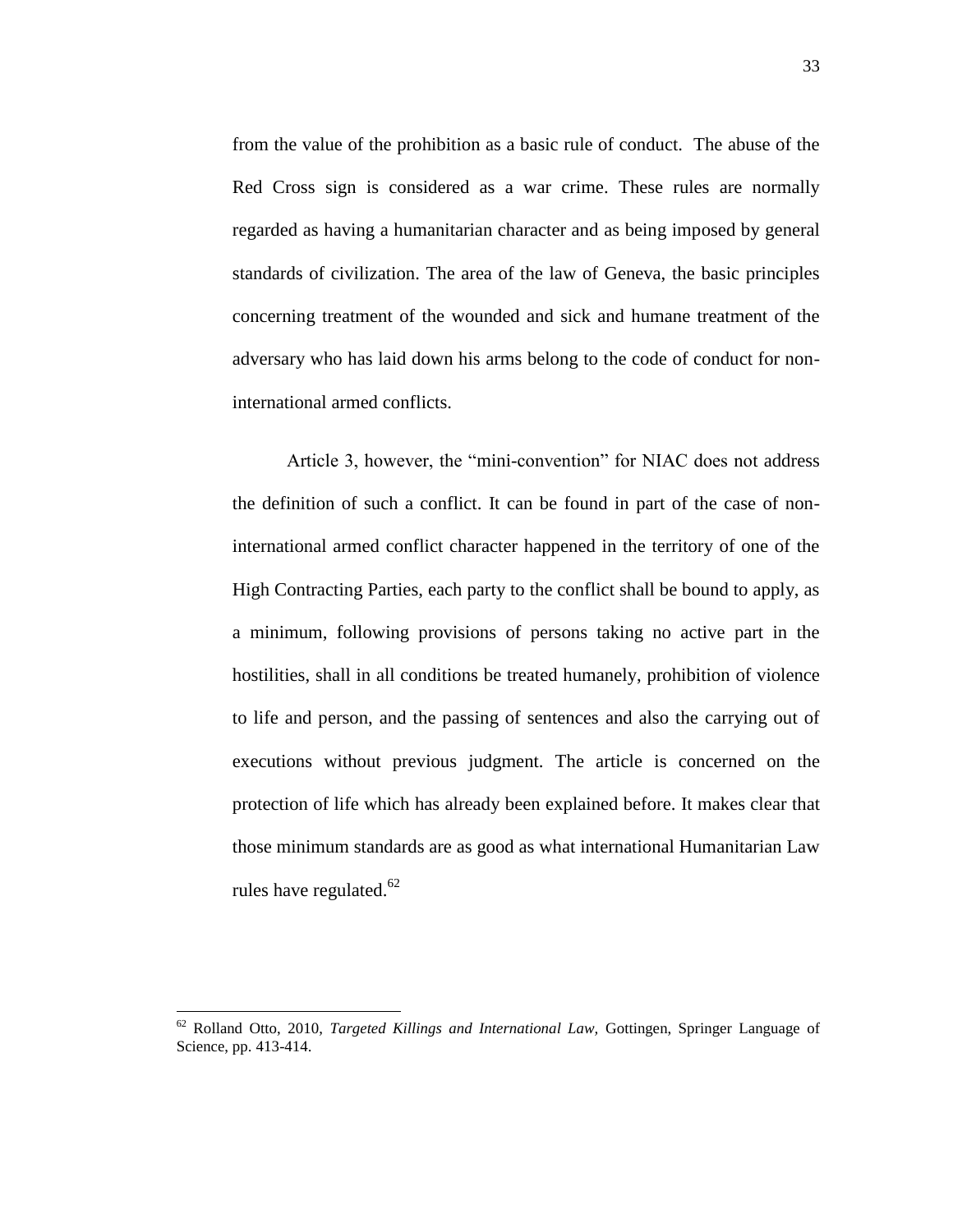Attacks may only be directed against combatants. Attacks must not be directed against civilians. The civilian population as well as individual civilian shall not be the object of attack. $63$  Combatants are persons who have the right to participate to the armed conflict or hostilities.<sup>64</sup> The attacks must be targeted to the military objective.<sup>65</sup> The articles 7, 13, 14, and 17 of Additional Protocol II 1977 have explained about the distinction principle. Those articles concluded that there is no distinction between civilian population and individual civilian. In all circumstances they shall be treated humanely and shall receive, to the fullest extent practicable and with the least possible delay, the medical care and attention required by their condition.<sup>66</sup>

It is clear that the International Humanitarian Law in categories of non-international armed conflict focuses on the protection of the civilians. The risk who is able can take by the non-participant in the non-international armed conflicts are greater. The basic principle of distinction between the combatant and non-combatant, those attacks should be directed to the military objectives and not to the civilian population. For example, terror attack is equally gross things to the public conscience in non-international armed conflicts.<sup>67</sup> A state

<sup>63</sup> Elizabeth Wilmhurst, Susan Breau, *op. cit*, p. 136.

<sup>64</sup> Michael N. Schmitt, Jelena Pejic, 2007, *International Law and Armed Conflict: Exploring the Faultlines,* Boston, Martinus Nijhof Publisher, p. 336.

<sup>65</sup> Liber Amicorum Ove Bring, 2009, *Law at War: The Law as it was and The Law it should be,*  Boston, Martinus Najhoff Publisher, p. 210.

<sup>66</sup> Pande Putu Swarsih Wulandari, Ni Ketut Supasti Darmawan, *op. cit,* p.4

<sup>67</sup> Frits Kalshoven, 2007, *Reflection on The Law of War,* Boston, Martinus Nijhoff Publisher, p. 142.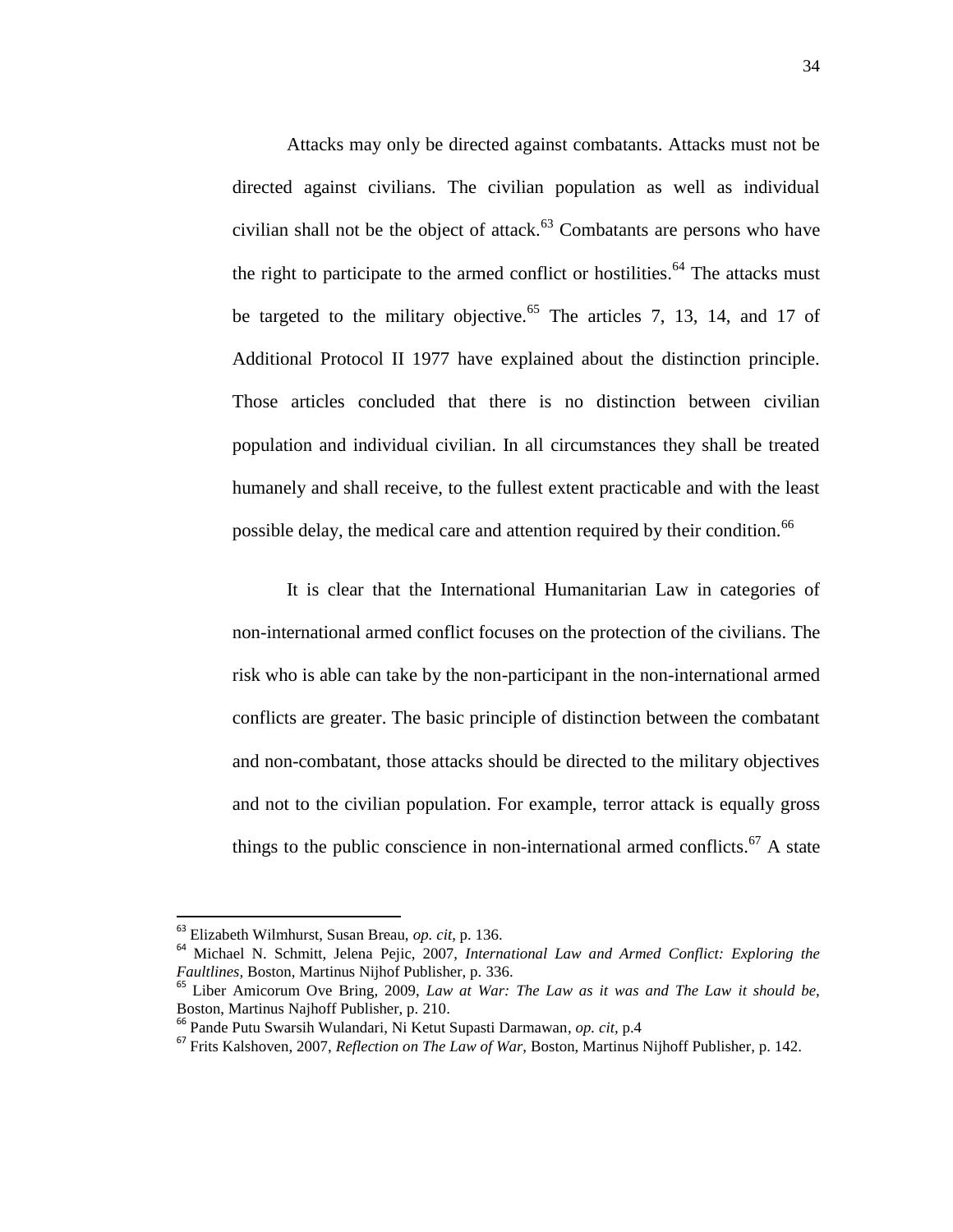must not accept brutal crimes which are affects to the life of person and integrity of the civilian population. $68$ 

Based on the explanation in previous pages, it is concluded that the International Humanitarian Law in categories of non-international armed conflict focuses on the protection of the civilians. The International Humanitarian Law only applies to war time and not in a time of peace. It means that the International Humanitarian law will not be applied in situations such as riots, insurrections, and constraints.

Nigeria is the party which ratified the Geneva Conventions 1949 and Additional Protocol II 1977. With this, the legal protections of civilian population in Nigeria are protected under the Fourth Geneva Convention 1949 and Additional Protocol II 1977. Combatants are persons who have the right to participate in armed conflicts or hostilities. Meanwhile, civilians are persons who are not members of the armed forces. Persons taking no active part in the hostilities shall in all conditions be treated humanely, prohibited to be subjected to violence to life and person, the passing of sentences and also the carrying out of executions without previous judgment.

Moreover, International Criminal Court (ICC) officially determined Boko Haram in the category of non-international armed conflicts. Non-

<sup>68</sup> Pablo Antonio Fernandez Sanchez, 2009, *International Legal Dimension of Terrorism,* Boston, Martinus Nijhoff Publisher, p. 13.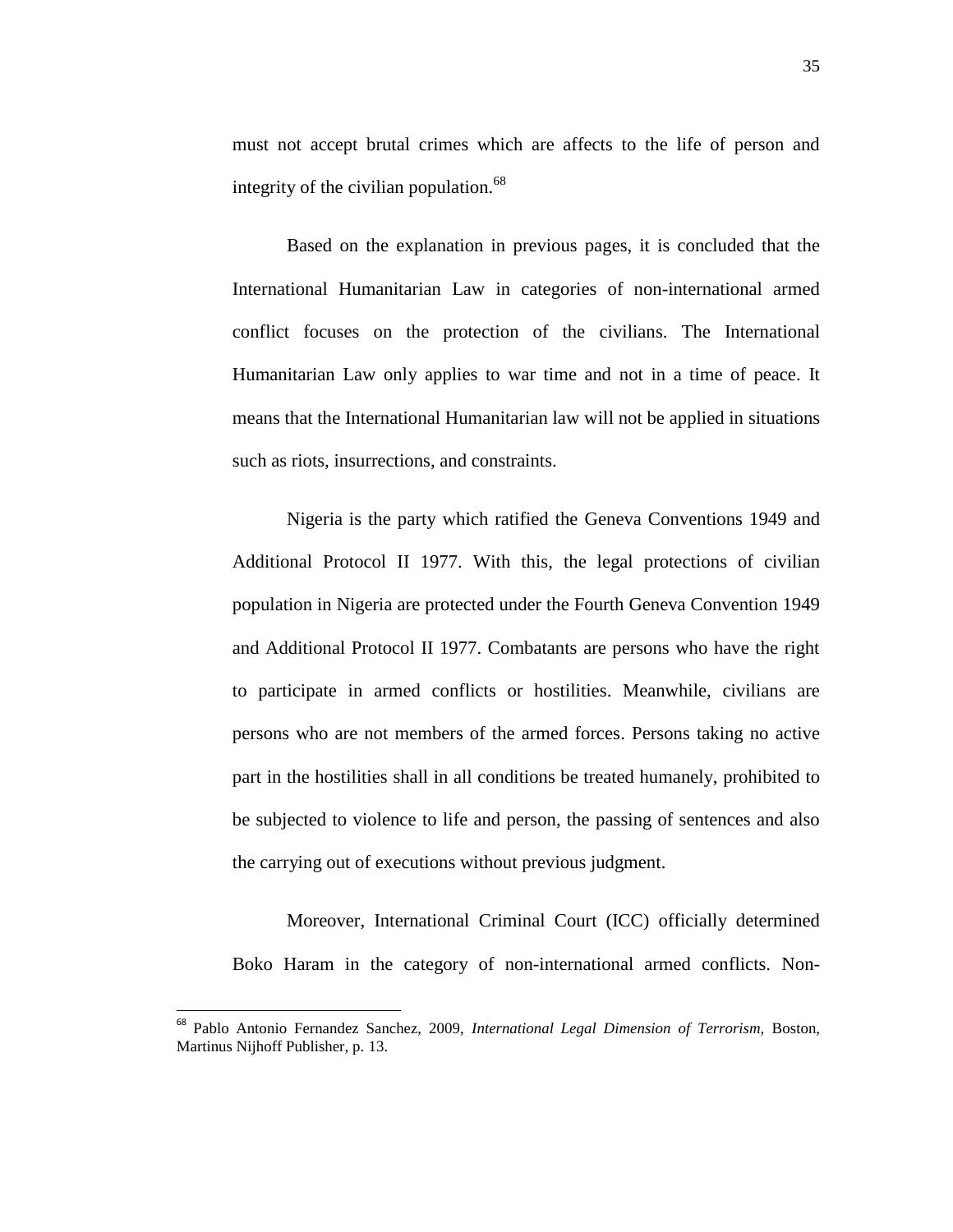international armed conflicts are regulated under article 3 common to the Geneva Convention 1949 and Additional Protocol II 1977. Based on the regulation above the attacks must be targeted to military objectives and not to civilian objectives. The legal protections of the civilian population are regulated under article 27-39, 47, 48, 50, 55, and 58 of Geneva Convention 1949 and also regulated under article 7, 13, 14, and 17 of Additional Protocol II 1977.

# **C. The Application of International Humanitarian Law in Nigeria**

The humanitarian law was not fully applied in the conduct of hostilities between the Nigerian Government against Boko Haram. Many of civilians became victim as a result of the hostilities between them.<sup>69</sup> morever, what the rebel desires through violence is totally unacceptable. This will indeed be the world"s subject of scorn and disdain, especially with suffering and losses it causes to innocent people.<sup>70</sup> In fact, the armed conflict between Nigerian Government against Boko Haram during 2009-2017 had caused

<sup>69</sup> Adwani, 2012, "Perlindungan Terhadap Orang-Orang dalam Daerah Konflik Bersenjata Menurut Hukum Humaniter International", Vol. 12, No. 1, 2012, *Jurnal Dinamika Hukum,* Aceh, p. 104.

 $\ddot{\phantom{a}}$ 

<sup>70</sup> I Wayan Parthiana, 2003, *Pengantar Hukum International,* Bandung, Mandar Maju, p. 421.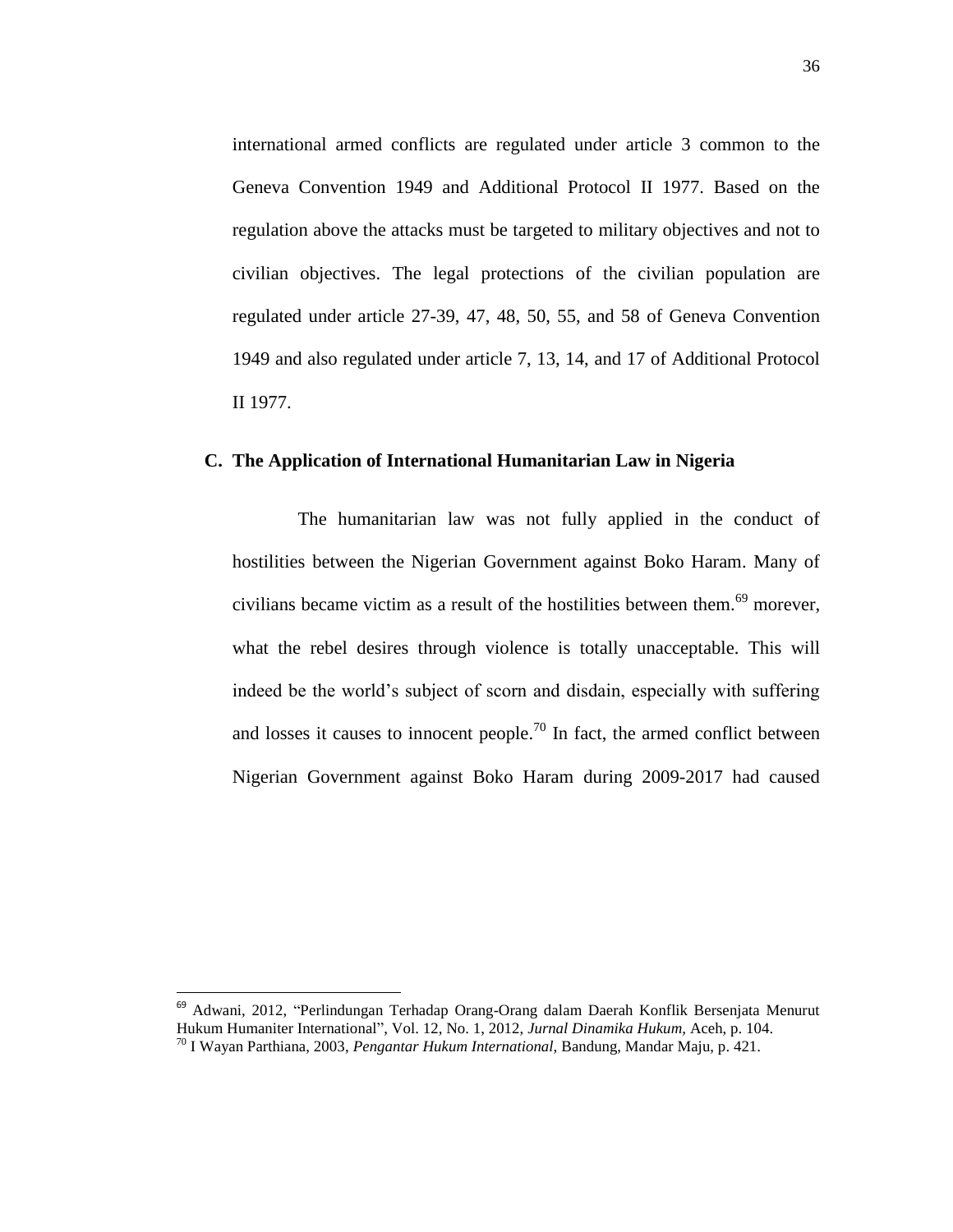more than 20.000 victims.<sup>71</sup> According to the study Vision of Humanity more than 77% of the victims are civilians.<sup>72</sup>

Since Mohammad Yusuf, leader of Boko Haram, died in 2009, the movement of Boko Haram was continued under the leadership of Abu Bakar Shekau.<sup>73</sup> Boko Haram carried out its attacks in armed conflicts with so many victimized civilians.<sup>74</sup> Boko Haram returned to Maiduguri in 2010 and started its campaign, attacked police checkpoints in Borno and Yobe. Boko Haram succeeded in seizing the authorities' weapons and proceeded to exterminate them. On December at the same year, Boko Haram bombed a church and market in two districts of Jos, killing some civilians. More than 20 civilians were killed after Boko Haram committed a suicide attack in Abuja. Since August 2012, there have been almost weekly attacks by bombing in churches in Nigeria's northeast.<sup>75</sup>

On June 2011, a church in Maiduguri, Northeast Nigeria town was subjected to an attack. According to news from Christian Today, at least five civilians became victims and two civilians were killed by explosion of a bomb

 $71$ <sup>71</sup> Anynomous, 2017, "Konflik Boko Haram, UNICEF: Pelaku Bunuh Diri Anak Meningkat", available at [https://sketsanews.com/605430/konflik-boko-haram-unicef-pelaku-bunuh-diri-anak-](https://sketsanews.com/605430/konflik-boko-haram-unicef-pelaku-bunuh-diri-anak-meningkat/) $\frac{\text{meningkat}}{72}$  accessed on June  $3^{\text{rd}}$ , 2017 at 1.19pm.

<sup>&</sup>quot;Kekerasan Agama dan Ironi Islam Extremis", available at [http://www.dw.com/id/kekerasan-agama-dan-ironi-islam-ekstrim/a-36207028,](http://www.dw.com/id/kekerasan-agama-dan-ironi-islam-ekstrim/a-36207028) accessed on June 8<sup>th</sup>, 2016 at 11.55pm.

<sup>73</sup> Jan Michalko, 2014, *Insecurity in Context: The rise of Boko Haram in Nigeria,* Belgium, Directorate-General for External Policies of the Union Policy Department, p. 7.

<sup>74</sup> Fred Femi Akinfala, Gabriel Aunde Akinbode, Ibi-Agiobu Kemmer, *op. cit*, pp. 128-133.

<sup>&</sup>lt;sup>75</sup> Andrew Walker, 2012, "What is Boko Haram?", Washington D.C, United States Institutes of Peace, pp. 5-6.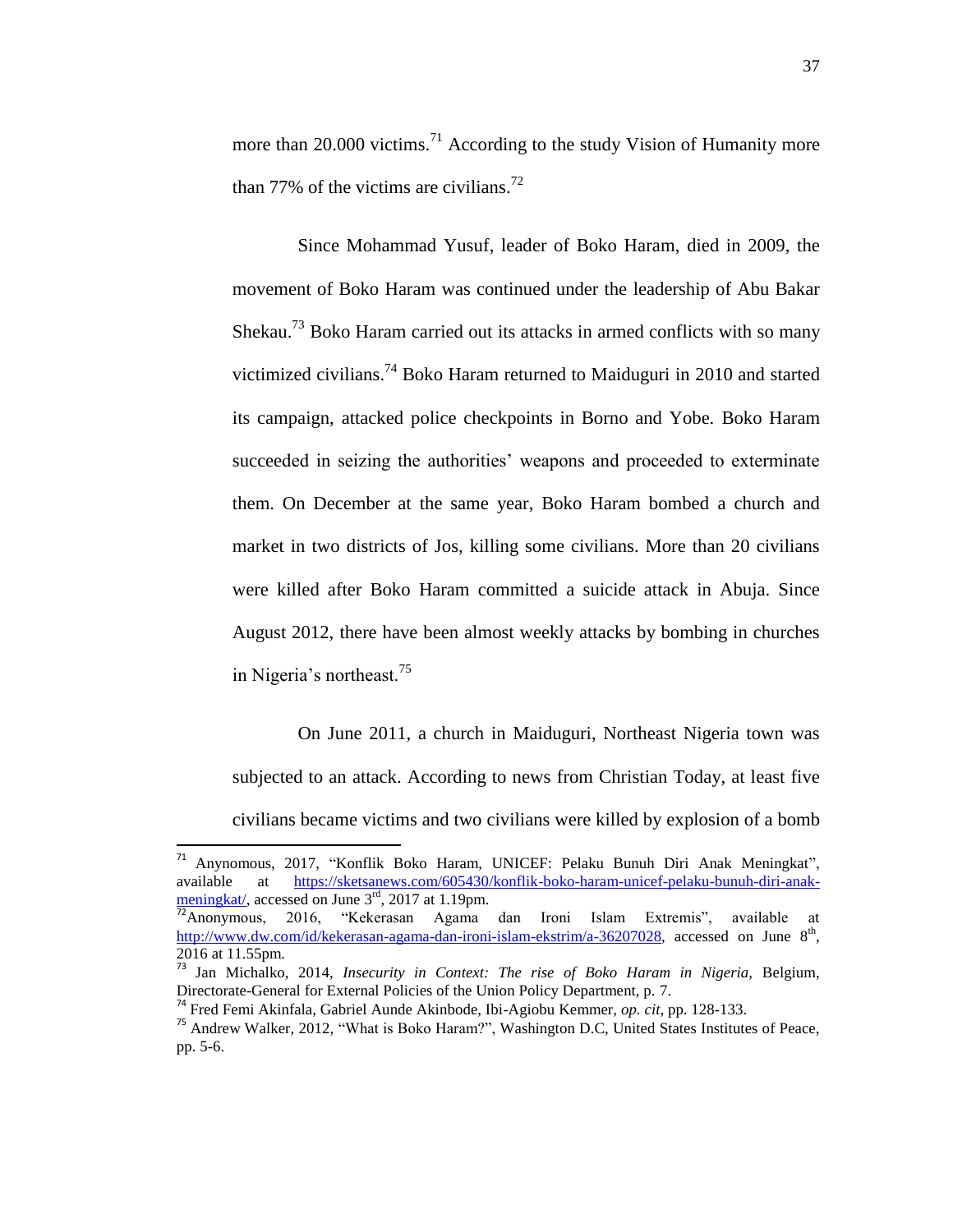that missed when thrown in the direction of the Church of St. Patrick. <sup>76</sup> On 2012, a series of bombings and shootings swept Kano after Friday prayers, killed more than 150 civilians including 38 police officers. Those attacks claimed by Boko Haram which aimed at the police headquarters and the offices of other policemen, a police building and the offices of immigration at Maiduguri.<sup>77</sup>

Boko Haram opened fire on a number of students at a College in the rural state of Yobe State, Gujba, Northeast Nigeria, while they are asleep and killed more than 50 students. Boko Haram claimed dozens of attacks in Nigeria, including suicide bombings in August at United Nations Headquarters in Abuja that killed at least 24 people. The group had carried out attacks estimated to have killed more than 3.600 people since 2009-2013. <sup>78</sup>

On December 28th 2010, Boko Haram attacked a church in Maiduguri leading to the death of 38 civilians and 4 of the church"s pastors. Christians were not Boko Haram"s only target, 5 moslem civilians were died on March  $12<sup>th</sup>$  2011, the victims are Moslem who did not support what Boko Haram did to establish the Islamic State using violence. On December  $25<sup>th</sup>$ 

 $\ddot{\phantom{a}}$ 

<sup>76</sup> Anonymous, 2011, "Umat Kristen Nigeria, Target Pembunuhan", available at [http://www.cakka.web.id,](http://www.cakka.web.id/) accessed on June 3<sup>rd</sup>, 2017 at 3.00pm.

<sup>77</sup> Anonymous, 2013, "40 Orang Tewas Dalam Serangan Boko Haram ke Sekolah" available at [http://www.antaranews.com/berita/398088/40-orang-tewas-dalam-serangan-boko-haram-ke-sekolah,](http://www.antaranews.com/berita/398088/40-orang-tewas-dalam-serangan-boko-haram-ke-sekolah)  accessed on June 3rd, 2017 at 3.00pm.

<sup>78</sup> Vincent Asido Panggabean, 2013, "Serangan Terhadap Kampus di Nigeria Tewaskan 50 Mahasiswa", available at [https://www.merdeka.com/dunia/serangan-terhadap-kampus-di-nigeria](https://www.merdeka.com/dunia/serangan-terhadap-kampus-di-nigeria-tewaskan-50-mahasiswa.html)[tewaskan-50-mahasiswa.html,](https://www.merdeka.com/dunia/serangan-terhadap-kampus-di-nigeria-tewaskan-50-mahasiswa.html) accessed on June 3rd, 2017 at 2.45pm.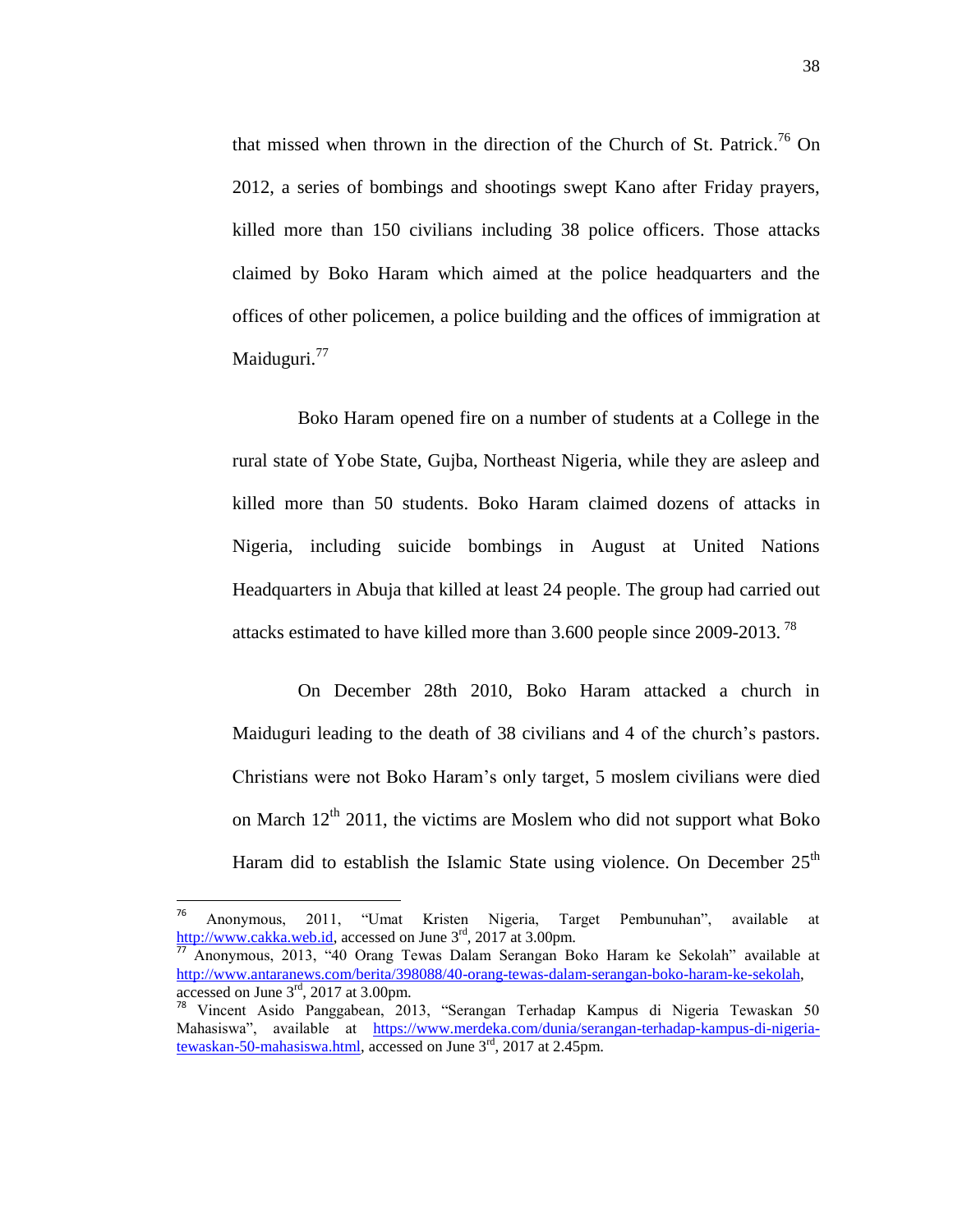2011, the "Christmas Bombing" was launched by a group of Boko Haram in a church that resulted to the death of 65 civilians in Abuja. On December  $31<sup>th</sup>$ 2010, Boko Haram was responsible for killing at least 168 and injuring 210 civilians in Abuja Market. On Mei  $31<sup>th</sup>$  2011, Boko Haram assaulted civilians in Yola by forcing them to join Boko Haram.<sup>79</sup>

Before the middle of 2013, over 550 civilians have been killed in Boko Haram attacks. In August 2013, 35 civilians died, including 2 soldiers and a policeman in Borno, Yobe and Adamawa. Boko Haram launched a similar attack in Bama on 2013, killing 55 people, including 22 policemen and 14 prison officials. In July 2013, 29 students and a teacher were murdered in Yobe. In the previous month, June 2013, 9 students were killed in a private school in Maiduguri. In the same month, 13 people and teachers were killed when Boko Haram attacked a boarding school in Damaturu. In April, more than 16 people were killed in attacks on two Sunday services at Bayero University in Kano.<sup>80</sup>

Boko Haram attacked a military base in Northeast Nigeria and caused 5 soldiers to die in that attack. Its attack on the army facility in the town of Buni Yadi fell into the hands of Boko Haram in February 2014. More than 40

<sup>79</sup> Fred Femi Akinfala, Gabriel Aunde Akinbode, Ibi-Agiobu Kemmer, *op. cit*, pp. 128-133.

<sup>80</sup> Ebere R Adigbuo, 2014, "Boko Haram: A Race between Amnesty and Criminal Tribunal", *Historical Research Letter*, Vol. 13, 2014, ISSN 2224-3178, Department of History and International Studies, Abraka, pp. 33-34.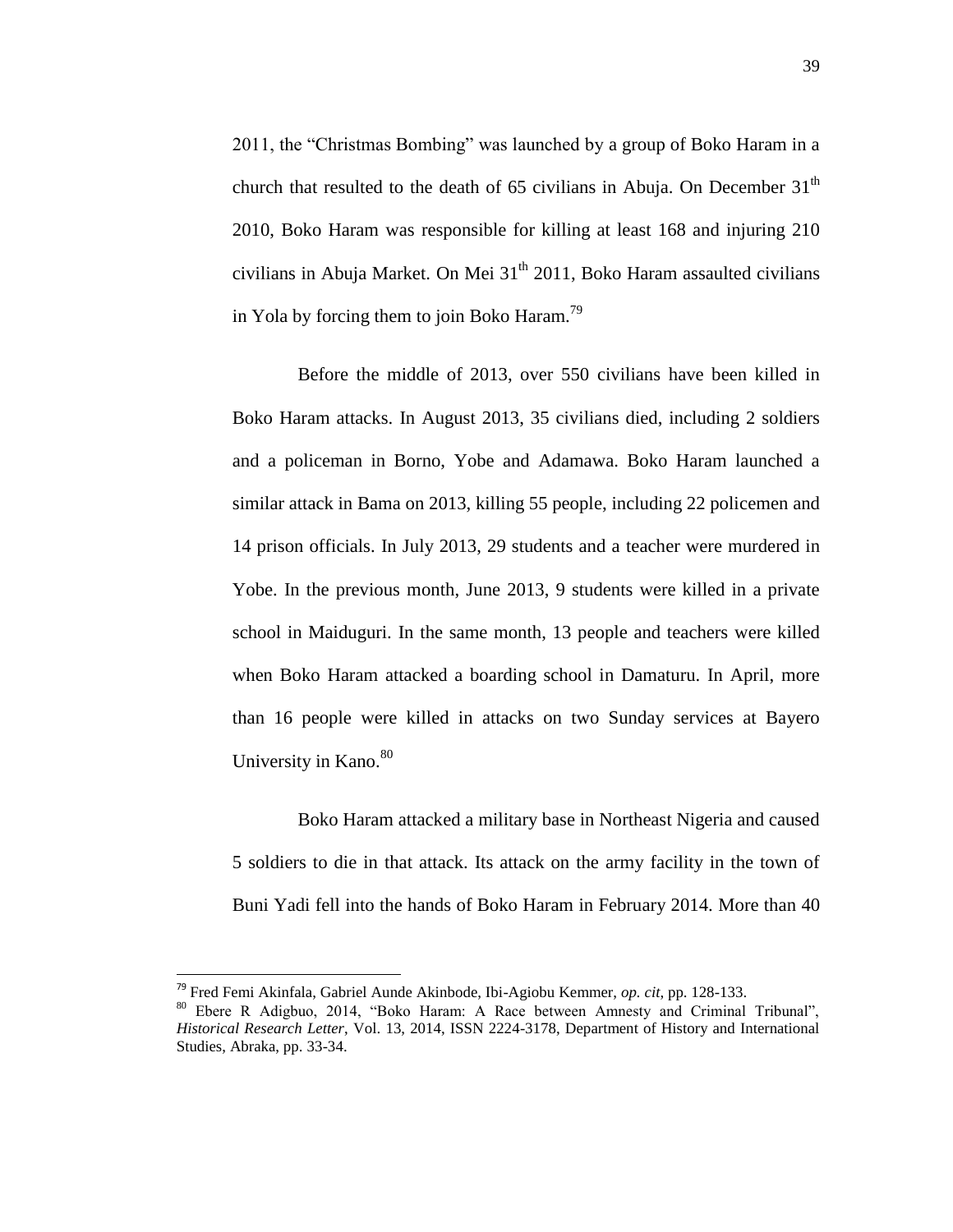students were killed in the boy's boarding school.<sup>81</sup> Boko Haram also killed 28 civilians during attacks on farming and fishing villages in northeast Nigeria. Boko Haram has also caused the death of 24 people in Marfunudi. $82$ 

According to UNICEF, the use of children as suicide bombers by Boko Haram militias surged in 2017. In the area of Lake Chad at least 27 children have been used in suicide attacks in the first three months of this year. In 2014, Boko Haram has abducted more than 200 girl student in Chibok, Northeast Nigeria. According to UNICEF, Boko Haram is responsible for kidnapping thousands of girls, often raping them, forcing them to become suicide bombers, and forcing them to help the militants in a conflict by marrying them.<sup>83</sup>

Based on that insurgency, Jonathan Goodluck as the President of Nigeria declared that the state is in an emergency caused by the conduct of violence by Boko Haram.<sup>84</sup> On February 2016, 58 civilians were killed after 2

<sup>82</sup> VOA Africa, 2017, "Twenty Eight Killed Boko Haram North-Eastern Nigeria", available at [http://www.voanews.com/a/twenty-eight-killed-boko-haram-northeastern-](http://www.voanews.com/a/twenty-eight-killed-boko-haram-northeastern-nigeria/2936507.html?trk1&utm_campaign=boko-haram&utm_medium=paid-ads&utm_source=google-adwords)

[nigeria/2936507.html?trk1&utm\\_campaign=boko-haram&utm\\_medium=paid](http://www.voanews.com/a/twenty-eight-killed-boko-haram-northeastern-nigeria/2936507.html?trk1&utm_campaign=boko-haram&utm_medium=paid-ads&utm_source=google-adwords)[ads&utm\\_source=google-adwords,](http://www.voanews.com/a/twenty-eight-killed-boko-haram-northeastern-nigeria/2936507.html?trk1&utm_campaign=boko-haram&utm_medium=paid-ads&utm_source=google-adwords) accessed on March 14<sup>th</sup>, 2017 at 11.27am.

 $81\,$ <sup>81</sup> News24, 2017, "Boko Haram Attacks Nigeria Military Base", available at [http://www.news24.com/Africa/News/boko-haram-attacks-nigeria-military-base-20170109,](http://www.news24.com/Africa/News/boko-haram-attacks-nigeria-military-base-20170109) accessed on March 14<sup>th</sup>, 2017 at 11.17am.

<sup>83</sup> Kompas, 2017, "Dalam Konflik Boko Haram, Jumlah Anak Pelaku Bom Bunuh Diri Meningkat", available at the contract of the contract of the contract of the contract of the contract of the contract of the contract of the contract of the contract of the contract of the contract of the contract of the contract of t

[http://nasional.kompas.com/read/2017/04/12/21310981/dalam.konflik.boko.haram.jumlah.anak.pelaku.](http://nasional.kompas.com/read/2017/04/12/21310981/dalam.konflik.boko.haram.jumlah.anak.pelaku.bom.bunuh.diri.meningkat) [bom.bunuh.diri.meningkat,](http://nasional.kompas.com/read/2017/04/12/21310981/dalam.konflik.boko.haram.jumlah.anak.pelaku.bom.bunuh.diri.meningkat) accessed on June 3<sup>rd</sup>, 2017 at 1.00pm.

<sup>84</sup> Anonymous, 2012, "Nigeria Dinyatakan Keadaan Darurat", available at [http://www.beritasatu.com/dunia/23988-nigeria-dinyatakan-keadaan-darurat.html,](http://www.beritasatu.com/dunia/23988-nigeria-dinyatakan-keadaan-darurat.html) accessed on June  $9<sup>th</sup>$ , 2017 at 1.45am.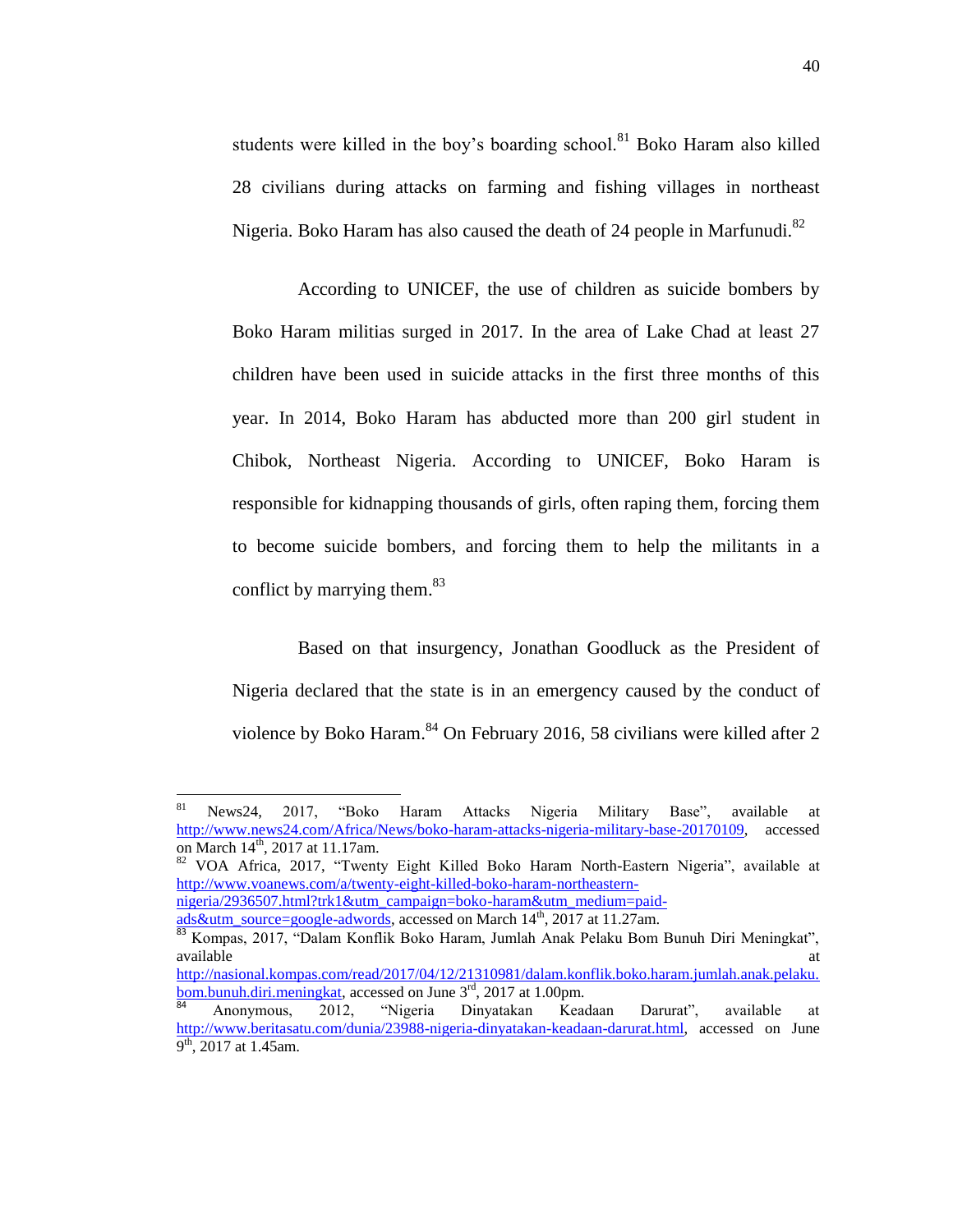women committed suicide bombings. Boko Haram killed both Christians and Moslem, and stopped some schools from teaching what is considered the 'western culture'.<sup>85</sup>

On March 2012, Nigeria government has negotiated with Boko Haram in a cease-fire. The government gave back the mosque in Maiduguri and Bauchi, government allowed them to worship in peace and the group would give up its arms, but the negotiation has failed. Boko Haram demands are Jonathan Goodluck should convert to the Islam and whole of Nigeria should come under sharia law. The group also demanded the senior members who have been arrested by the government should be released, all of Boko Haram"s property should be restored and the government responsible for the execution of Mohammed Yusuf should be punished. These demands can never be met. The government"s efforts in eradicating of Boko Haram uprising have been consistently brutal and counterproductive. The civilians in Maiduguri and Kano more scared of the police and the army than Boko Haram itself. The civilians would not go to the police office to report suspicious activities in their neighborhoods. $86$ 

The application of International Humanitarian Law that was not fully implemented in Nigeria can be viewed when Goodluck Jonathan deployed

<sup>85</sup> CNN Library, *op. cit.*

<sup>86</sup> Andrew Walker, *op. cit*, pp. 11-12.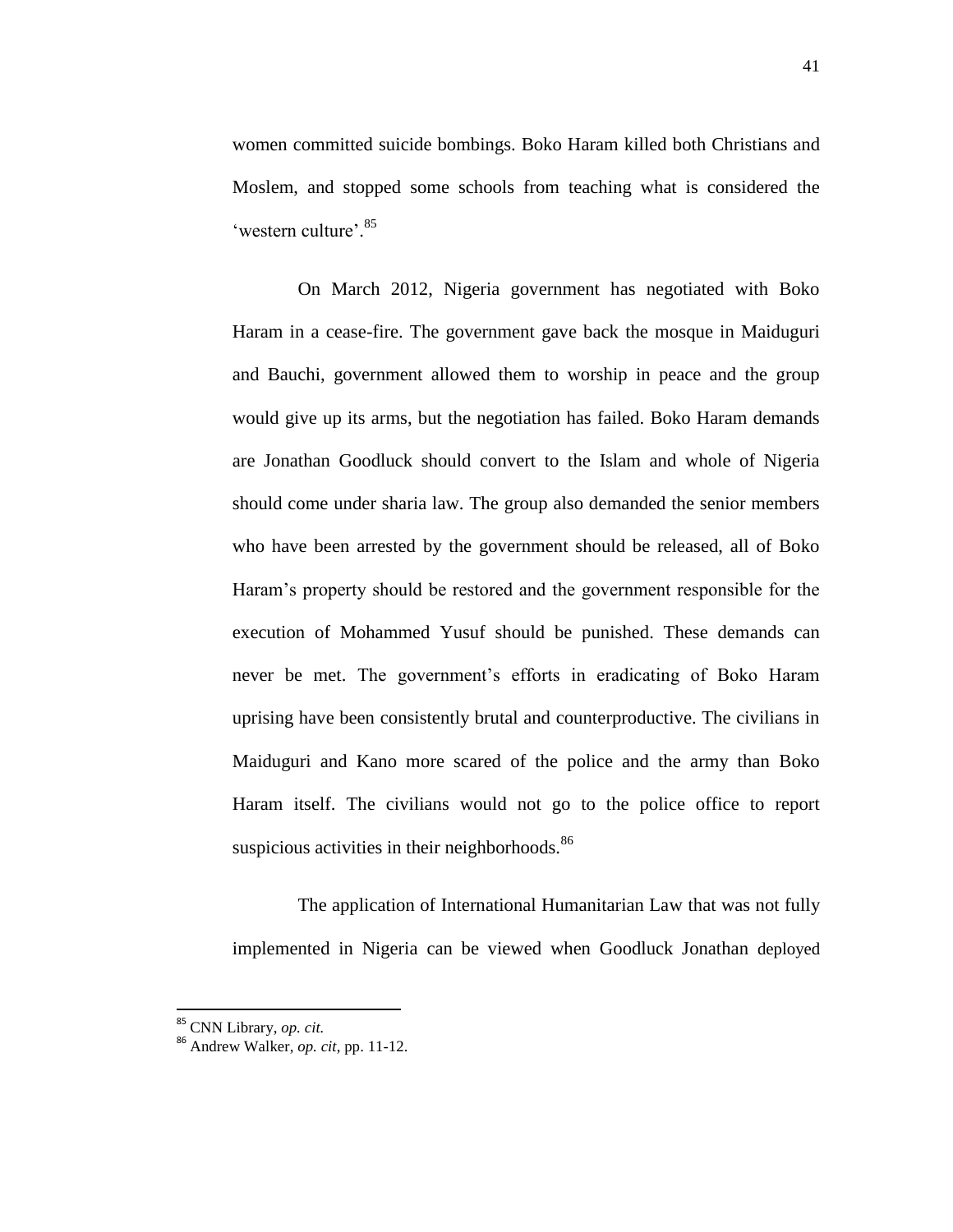more than 30.000 armies, state security personnel and police to ensure peace, order and stability in Nigeria. $87$  In fact, the state security personnel often arbitrarily execute civilians who were suspected as a member of Boko Haram without previous judgment pronounced by a regularly constituted court. They captured civilians without any clear charges. The death penalty without previous judgment pronounced to the civilians who were suspected as a member of Boko Haram member also often occurred.<sup>88</sup>

For example is on 2017 when a Nigerian Soldier killed a militant suspect of Boko Haram in Damboa without previous judgment pronounced.<sup>89</sup> Nigerian military has also committed crimes under the International Humanitarian Law, like deaths in custody. It was reported that more than 145 civilians have died in the camp of Giwa, 12 of them are children.<sup>90</sup> More than 500 prisoners also became the target of torture from security officers with

<sup>87</sup> Omede J. Apeh, 2011, "Nigeria: Analysing the Security Challenges of the Goodluck Jonathan Administration", *Canadian Social Science*, Vol. 7, No. 5, 2011, Canadian Research & Development Center of Sciences and Cultures, p. 98.

<sup>88</sup> Philipp Sandner, 2012, "Nigeria Gagal Hadapi Boko Haram", available at [http://www.dw.com/id/nigeria-gagal-hadapi-boko-haram/a-16352129,](http://www.dw.com/id/nigeria-gagal-hadapi-boko-haram/a-16352129) accessed on June 11<sup>th</sup>, 2017 at 11.22pm.

<sup>89</sup> Rita Uli Hutapea, 2017, "Bunuh Tersangka Militan Boko Haram, Tentara Nigeria Divonis Mati", available at [https://news.detik.com/internasional/d-3526581/bunuh-tersangka-militan-boko-haram](https://news.detik.com/internasional/d-3526581/bunuh-tersangka-militan-boko-haram%20tentara-nigeria-divonis-mati)  [tentara-nigeria-divonis-mati,](https://news.detik.com/internasional/d-3526581/bunuh-tersangka-militan-boko-haram%20tentara-nigeria-divonis-mati) accessed on June  $12<sup>th</sup>$ , 2017 at 1.45am.

<sup>90</sup> Kompas, 2016, "Amnesty International, "Jika Melihatnya, Anda Akan Menangis", available at [http://internasional.kompas.com/read/2016/05/11/11510261/Amnesty.International.Jika.Anda.Melihat](http://internasional.kompas.com/read/2016/05/11/11510261/Amnesty.International.Jika.Anda.Melihatnya.Anda.Akan.Menangis) [nya.Anda.Akan.Menangis,](http://internasional.kompas.com/read/2016/05/11/11510261/Amnesty.International.Jika.Anda.Melihatnya.Anda.Akan.Menangis) accessed on June 14<sup>th</sup>, 2017 at 11.35pm.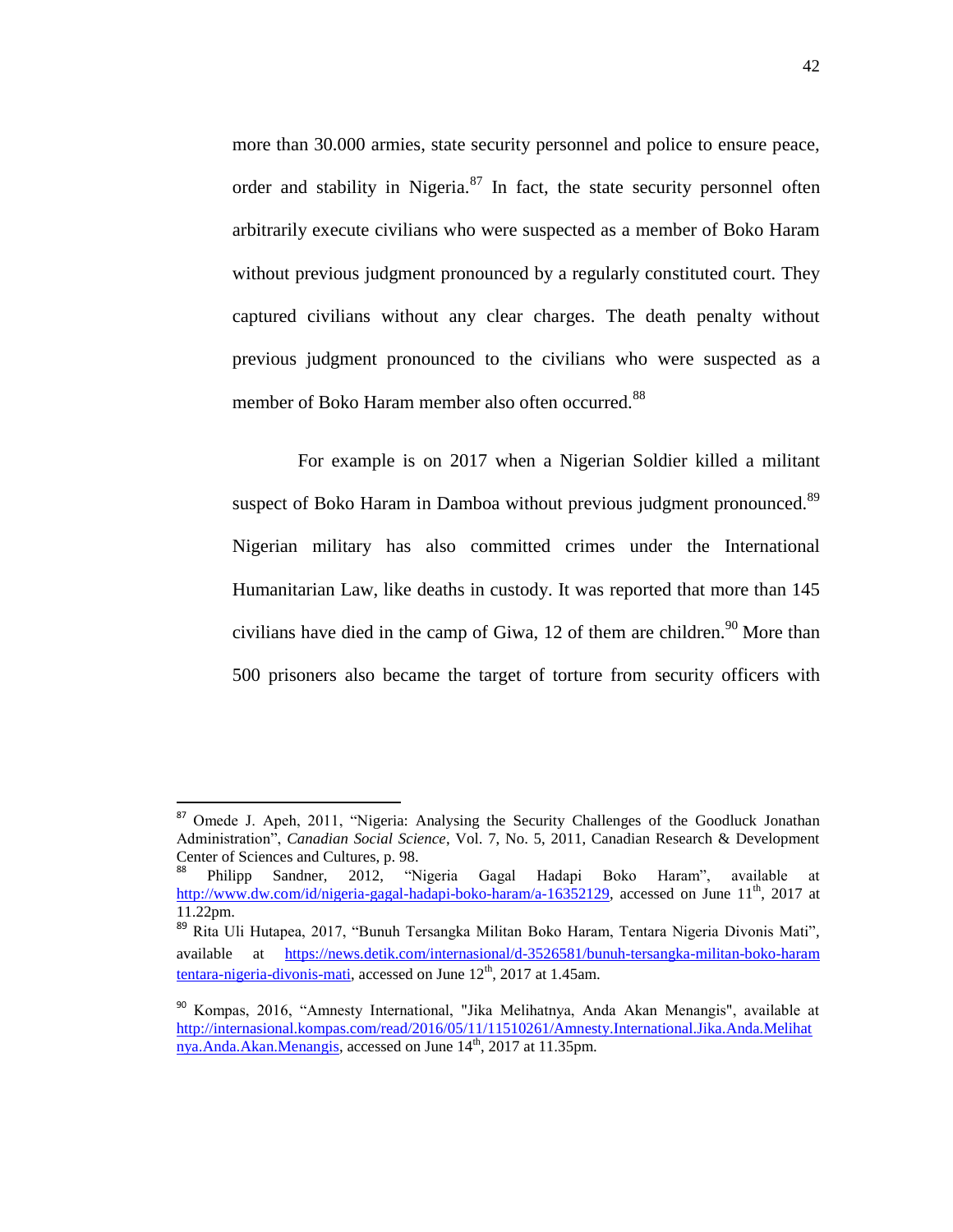various methods of torture, including whips, blow gun barrel and stick gum, or forcing prisoners to walk over broken glass and sitting on a nailing chair.<sup>91</sup>

The Government or the State is obligated to uphold the law to its full potential in order to protect people who became the victim of the offence the humanitarian law. $92$  But in reality, the corruption also spread in social, political, life, and economic life in Nigeria. In their raids, the army and police often squeeze out the civilians. They also often treat people roughly, causing fear and injury to many civilians.<sup>93</sup>

Corruption in the Nigeria is rampant. Corruption has also become endemic within the Nigerian armed forces, when soldier mutinied against their commanding officers in 2014. While Nigeria's armed forces allocated US\$6 billion to the annual budget, the Nigerian Armed Forces' monthly pay were suddenly halved to N20.000 (approximately \$130) on July  $2014^{94}$  The corruption in the military has weakened the effort of Nigeria against Boko Haram, according to the Agency Transparency International. In 2016, the Vice President of Nigeria said around 15 billion U.S. dollars of people's

<sup>&</sup>lt;sup>91</sup> Stefanie Duckstein, 2014, "Amnesty: Nigeria Terapkan Penyiksaan Secara Sistematis", available at [http://www.dw.com/id/amnesty-nigeria-terapkan-penyiksaan-secara-sistematis/a-17932437,](http://www.dw.com/id/amnesty-nigeria-terapkan-penyiksaan-secara-sistematis/a-17932437) accessed on June 14<sup>th</sup>, 2017 at 11.45pm.

<sup>&</sup>lt;sup>92</sup> Sophia Listriani, 2007, "Tanggung Jawab komandan Atas Pelanggaran Hukum Humaniter Dalam Suatu Sengketa Bersenjata International" *Jurnal Ilmiah Mondial Ilmu-Ilmu Sosial dan Kemasyarakatan,* Vol. 9, No. 16, 2007, UNISYIAH Aceh, p. 121.

<sup>93</sup> Murtada Ahmad, 2013, *Boko Haram in Nigeria: Its Beginning, Principle, and Activities in Nigeria*, Bayero University, Kano, p. 15.

<sup>94</sup> Hussein Solomon, 2015, *"Terrorism and Counter- Terrorism in Africa Fighting Insurgency from Al Shabaab, Ansar Dine and Boko Haram",* London, Palgrave Macmillan, p. 91.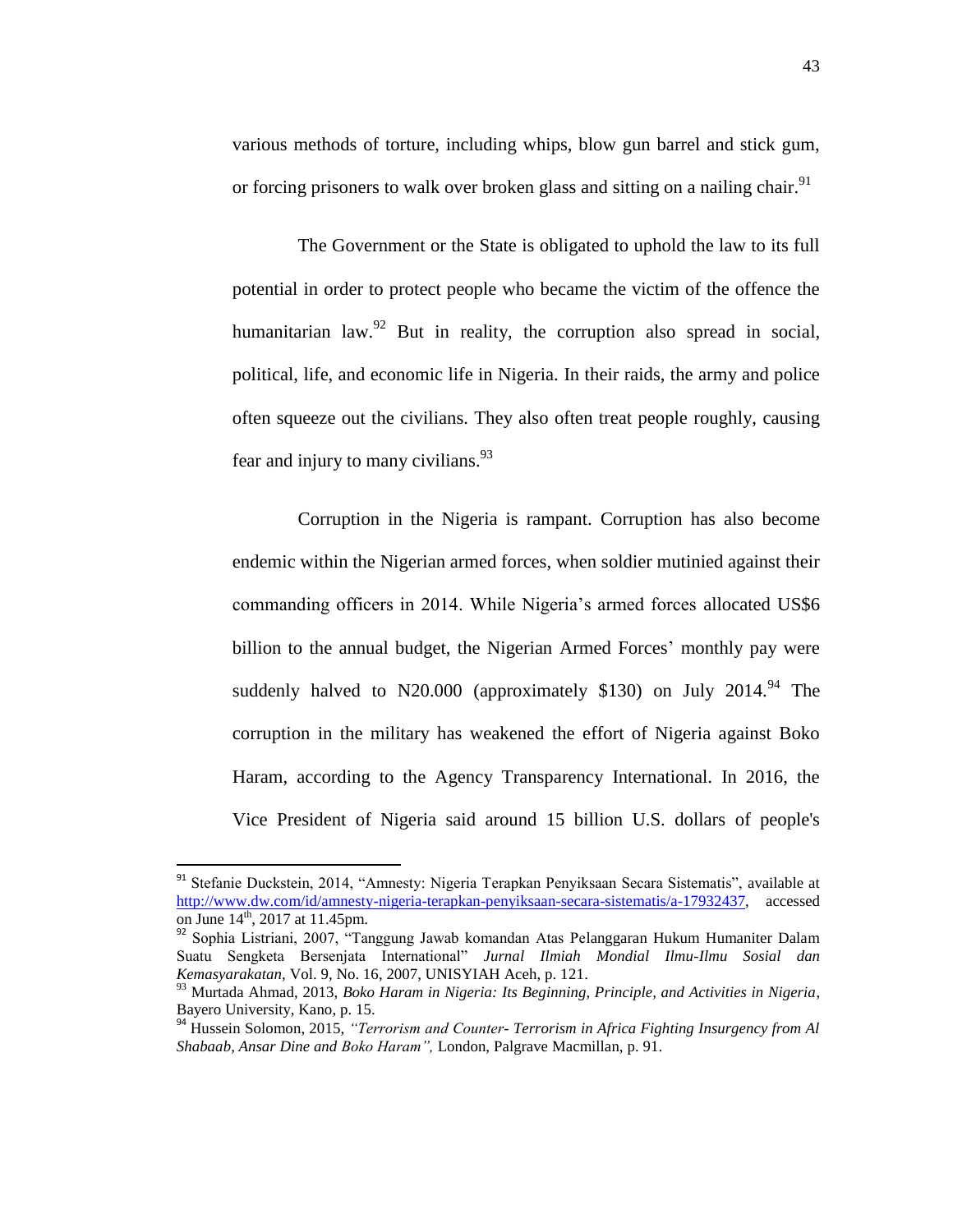money has been stolen under the previous Government through fake weapons procurement deal.

The Agency Transparency International has reported this condition had weakened the military of Nigerian Army Force. The factors of less trained, low morale and a shortage of resources had weakened the efforts to eradicated Boko Haram. The Agency Transparency International also said that Nigeria should make budgetary and procurement systems defense devices more transparently, to anticipate a misuse of the funds.<sup>95</sup> One of the factors that led to the violence in internal conflicts is the structure. Concentration of domestic security was split, thus triggering security's dilemma. A weak state causes a weak political intuition. It also weakens the country's ability to regulate its society.<sup>96</sup>

The evidence collected by Amnesty International indicates that Boko Haram has committed crimes under international law including the killing of civilians, abduction, forced marriages, recruitment and use of child soldiers, and targeting civilian objects. In its response to Boko Haram, the Nigerian military has also committed crimes under international law, which may include war crimes and crimes against humanity like deaths in custody,

<sup>&</sup>lt;sup>95</sup> Ani Nursalikah, 2017, "Korupsi Militer Lemahkan Upaya Nigeria Lawan Boko Haram", available at [http://internasional.republika.co.id/berita/internasional/global/17/05/18/oq5c3o366-korupsi-militer](http://internasional.republika.co.id/berita/internasional/global/17/05/18/oq5c3o366-korupsi-militer-lemahkan-upaya-nigeria-lawan-boko-haram)[lemahkan-upaya-nigeria-lawan-boko-haram,](http://internasional.republika.co.id/berita/internasional/global/17/05/18/oq5c3o366-korupsi-militer-lemahkan-upaya-nigeria-lawan-boko-haram) accessed on June 3<sup>rd,</sup> 2017 at 1.08pm.

<sup>&</sup>lt;sup>96</sup> Michael E Brown, 1996, *The International Dimension of Internal Conflict*, MIT press, Cambridge, pp. 13-14.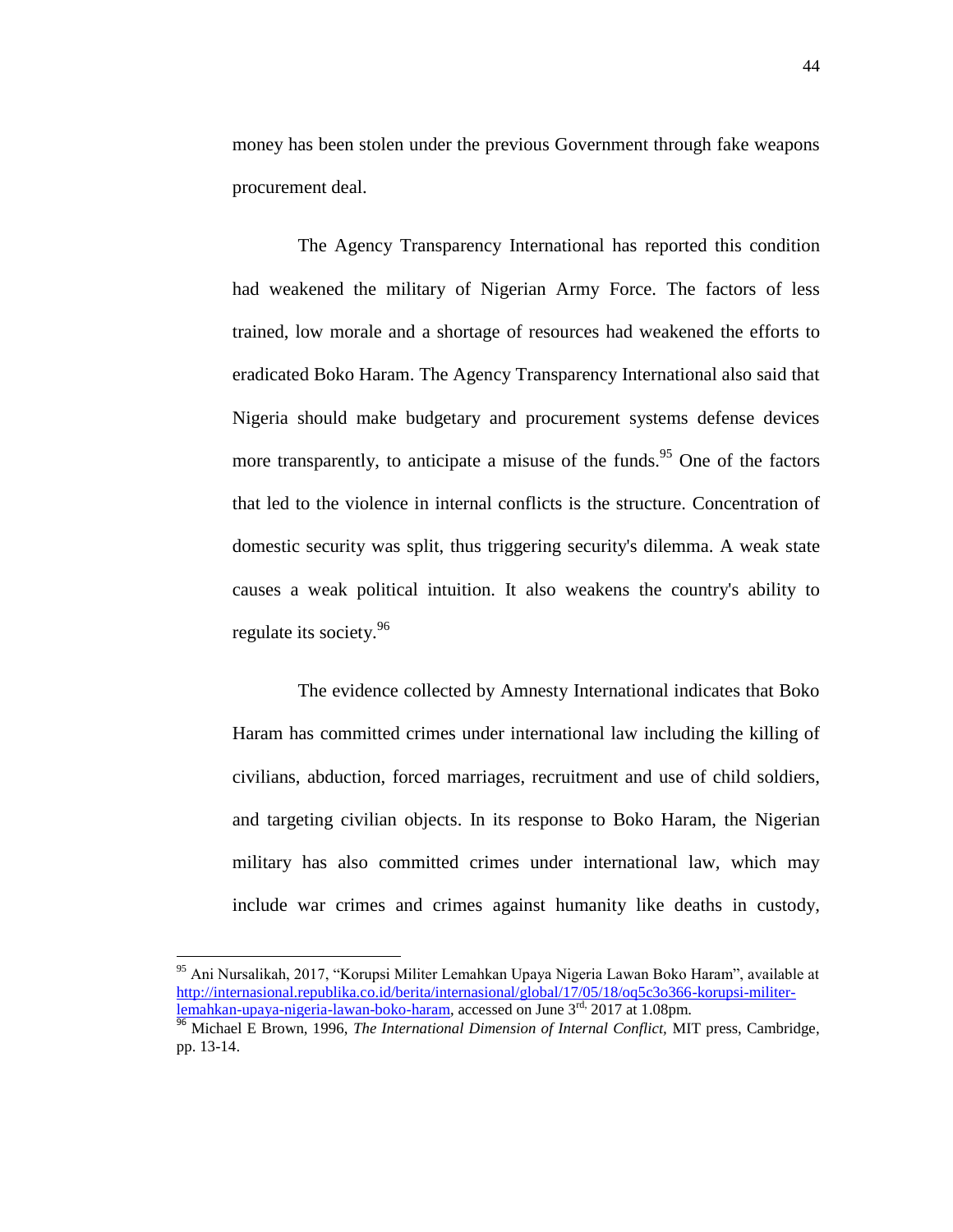extrajudicial executions, torture and other cruel, inhuman or degrading treatment. 97

Relating to the Boko Haram insurgency in Nigeria, an impartial humanitarian body, such as the International Committee of the Red Cross (ICRC) may offer its services to the parties. In the common article 3 to Geneva Convention of 1949, in that article ICRC has an authority to give humanitarian assistance on every party who are involved in the hostilities or armed conflicts. This is the legal basic of ICRC to announce their obligation of duty and ready to carry out the duty under humanitarian law.<sup>98</sup> ICRC is a neutral and independent organization which has a special mission humanitarian to protect the life and dignity of victims of war and other situations of armed violence and also to assist them.<sup>99</sup>

ICRC has published about general regulations related to the conflict in NIAC (Non-International Armed Conflict), such as: $100$ 

<sup>97</sup> Amnesty International, 2015, *Nigeria: Boko Haram and Nigerian Military Committing Crimes under International Law in North East Nigeria*, London, pp. 1-3.

<sup>98</sup> Anonymous, 2014, "Hukum Humaniter International", available at [http://www.bahankuliyah.com/2014/05/hukum-humaniter-internasional.html,](http://www.bahankuliyah.com/2014/05/hukum-humaniter-internasional.html) accessed on June 9<sup>th</sup>, 2017 at 11.25pm.

<sup>99</sup> Punia Nathania S, F.X Adji Samekto, Soekotjo Hardiwinoto, 2016, "Kajian Yuridis Peran Icrc Terhadap Bantuan Kemanusiaan Dalam Persepektif Hukum Humaniter Internasional (Studi Kasus Boko Haram)", taken from [http://ejournal-s1.undip.ac.id/index.php/dlr/article/view/10845,](http://ejournal-s1.undip.ac.id/index.php/dlr/article/view/10845) downloaded on June  $9^{th}$ , 2017 at 11.37pm.

<sup>100</sup> Malcolm N.Shaw QC, 2008, *International Law,* New York, Cambridge University Press, p.1205.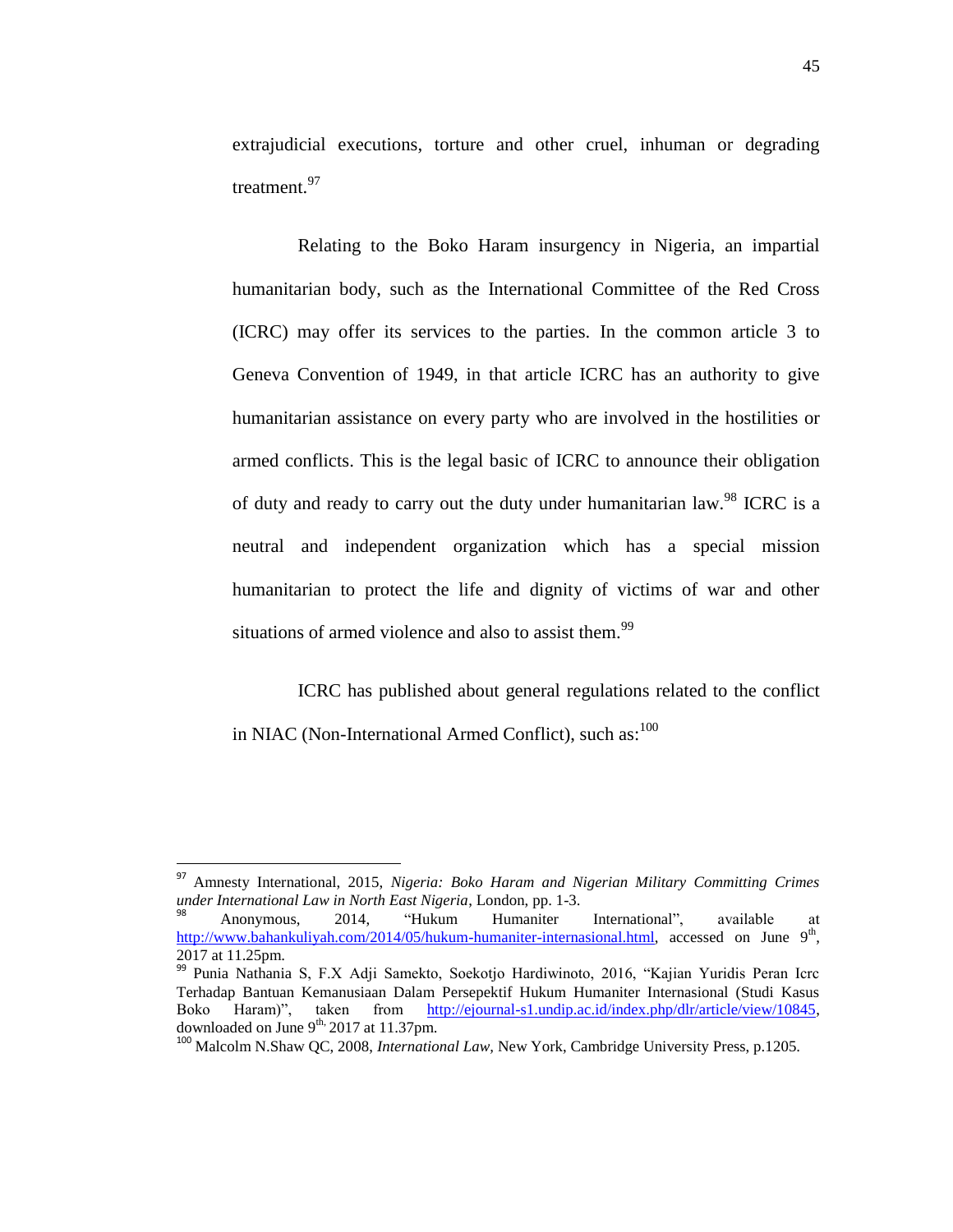2. It is not allowed to intimidation the civilians;

3. The unnecessary suffering is not allowed;

- 4. It is not allowed to murder, torture, or to catch to the enemy with used planning on traits the trust by the enemy;
- 5. The obligation to respect and protect medical personnel and religious also medical transportation units in carried on military operations;
- 6. It is not allowed to attack the civilians including the facilities which is used by the civilian population;
- 7. It is not allowed to destruct the general facilities which used by the survival of civilian population.

ICRC has given a lot of assisting on the human assistance such as food, water, and intensive care on medical for to the civilians, internally displaced person and other regions that had suffer cause of impact in hostilities, such as: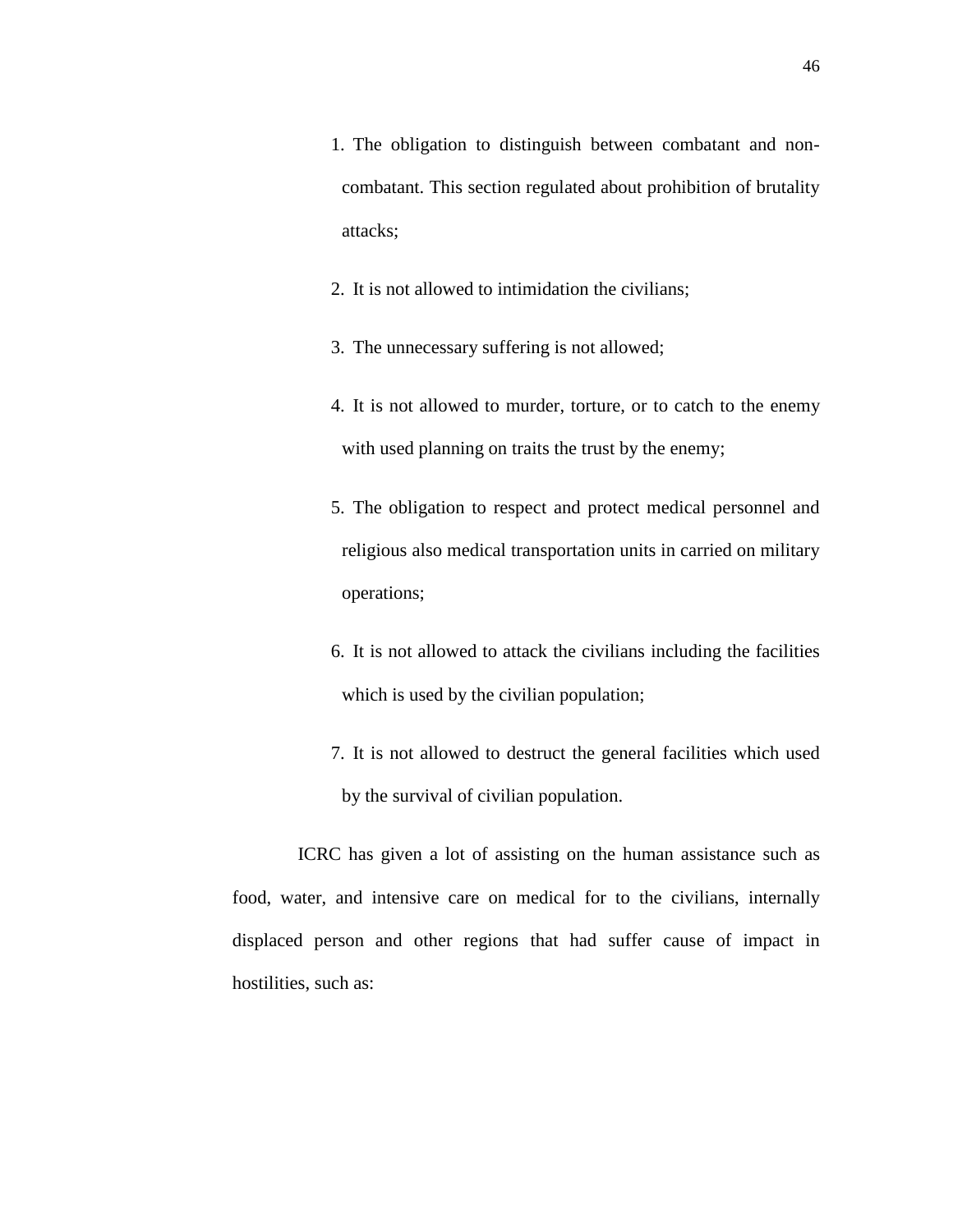#### 1. Human Assistance on Food and Water

ICRC in cooperation with NRC (Nigeria Red Cross) assists on the distribution of food assistance to the civilian population who suffered in the Boko Haram conflict. ICRC and NRC observed the situation in the conflict area before launching its emergency assistance. Around 325.000 internally displaced persons (IDPs) have received food and essential household items and more than 100.000 people have benefited from the ICRC's water, sanitation and hygiene operations in north-east Nigeria.<sup>101</sup>

More than 892.040 people received food ration for up to three months and improved access to water and sanitation for 130.000 people. 325.000 IDPs received food and essential household items from the ICRC, working in cooperation with the Nigeria Red Cross in Adamawa, Borno, Edo, Gombe and Yobe states. More than 8.700 families who had fled the violence and have now returned to their communities received food, maize seed and fertilizer to help them restart their lives in Mubi, Plateau and

<sup>101</sup> <sup>101</sup> ICRC, 2015, "Nigeria: Facts and Figures, September 2015"*,* available at [https://www.icrc.org/en/document/nigeria-facts-figures-september-2015,](https://www.icrc.org/en/document/nigeria-facts-figures-september-2015) accessed on May 7<sup>th</sup>, 2017 at 1.00pm.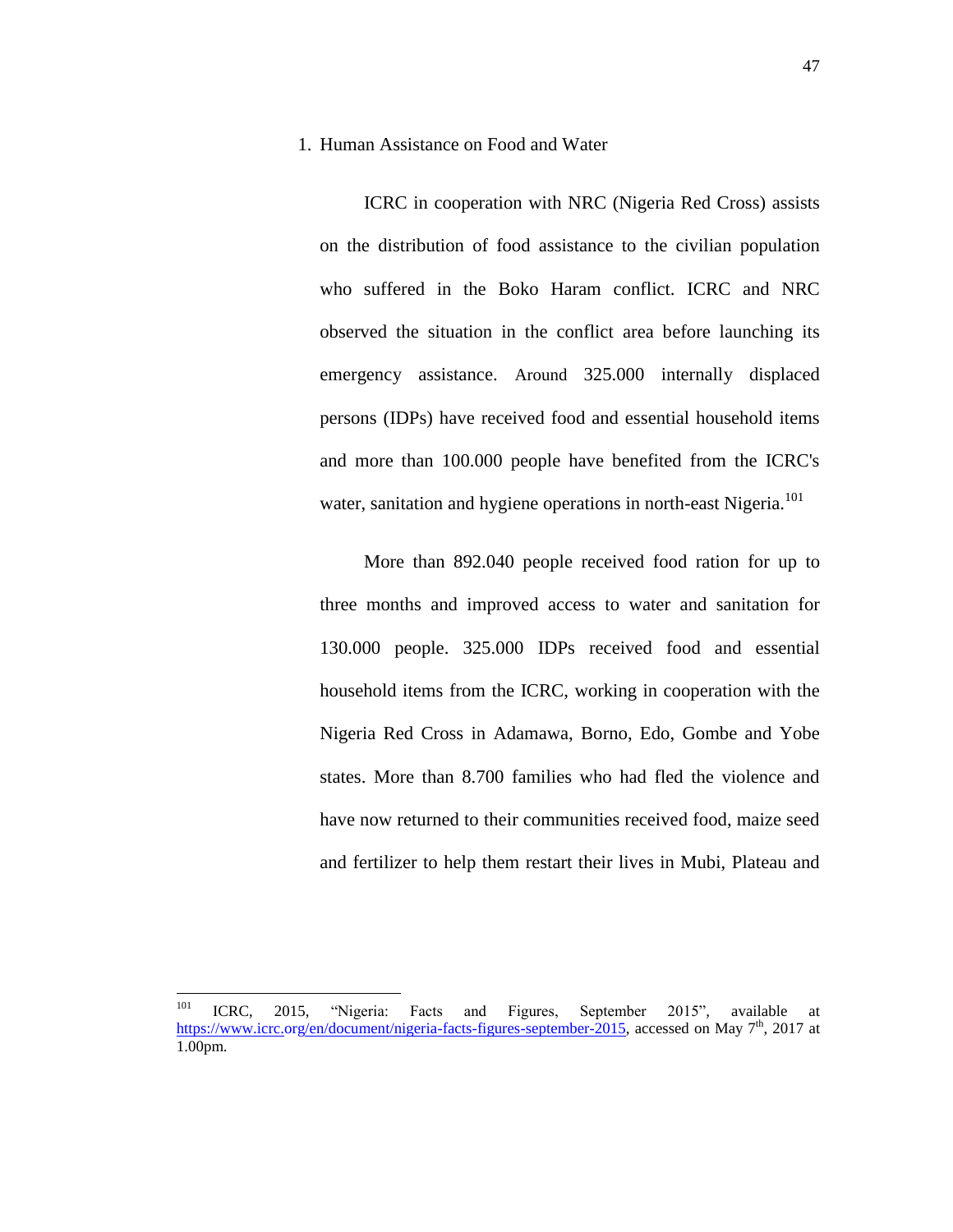Kaduna states.<sup>102</sup> More than 25,000 people in Rann received food during a three-day distribution by the International Committee of the Red Cross (ICRC) that ended on Monday.

The recipients received rice, beans, oil, salt and Corn Soya Blend in quantities that should last for five weeks. The distribution was carried out by the ICRC and community volunteers.<sup>103</sup> The ICRC continues working with the Nigerian Red Cross (NRS) and community volunteers towards ensuring that the most basic needs are met. In the past few months of 2017, ICRC has been providing food, health care and improved access to clean water to people affected by armed conflict. ICRC was provided food for 286.000 people in the north-east and Middle Belt regions. More than 89.000 displaced persons got access to clean water by the assistance of ICRC.<sup>104</sup>

<sup>102</sup> ICRC, 2016, "Nigeria: Hundreds of Thousands Received Emergency Relief Assistance"*,* available [https://www.icrc.org/en/document/nigeria-hundreds-thousands-received-emergency-relief](https://www.icrc.org/en/document/nigeria-hundreds-thousands-received-emergency-relief-assistance)[assistance,](https://www.icrc.org/en/document/nigeria-hundreds-thousands-received-emergency-relief-assistance) accessed on May  $7<sup>th</sup>$ , 2016 at 1.05pm.

<sup>&</sup>lt;sup>103</sup> ICRC, 2017, "Nigeria: ICRC Delivers Food to 25.000 People in Rann", available at [https://www.icrc.org/en/document/nigeria-icrc-delivers-food-25000-people-rann,](https://www.icrc.org/en/document/nigeria-icrc-delivers-food-25000-people-rann) accessed on May 4<sup>th</sup>, 2017 at 4.49pm.

<sup>&</sup>lt;sup>104</sup> ICRC, 2017, "Nigeria: Nigeria Responding Needs People Affected Armed Conflicts", available at [https://www.icrc.org/en/document/nigeria-responding-needs-people-affected-armed-conflict-2017,](https://www.icrc.org/en/document/nigeria-responding-needs-people-affected-armed-conflict-2017) accessed on May  $7<sup>th</sup>$ , 2017 at 12.35pm.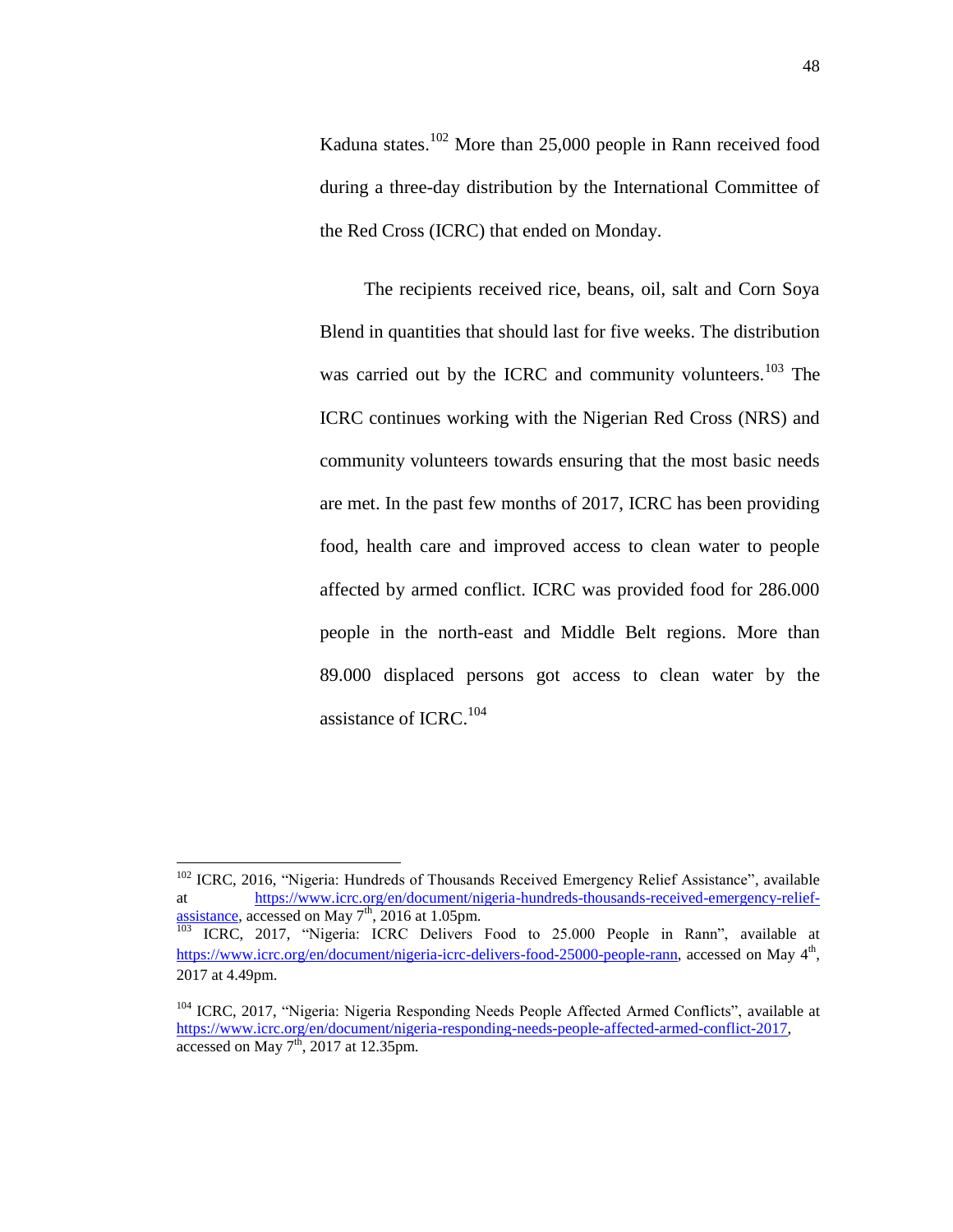#### 2. Human Assistance on Medical Centre

Civilians who ran away from armed conflict would have caught some form of illness. ICRC has been collaborated with the Ministry of Health in Nigeria, to upgrade the medical center in the Maiduguri and to train a number of medical staff in several hospitals in Nigeria. On 2016, the ICRC continued to significantly scale up its humanitarian response in North East Nigeria. ICRC provided food and essential household items to the people most in need of assistance. ICRC also restored contact between members of families separated by armed violence. Assisted over 350.000 people to gain access to water and improved their sanitation and hygiene. ICRC has treated over 12.000 children under the age of five suffering from severe acute malnutrition.

More than 130.000 patients attended 23 ICRC-supported primary health care centers and 3 mobile clinics. 1,880 children suffering from severe acute malnutrition received treatment. 89.000 displaced persons gained access to clean water. They also built 4.000 emergency shelters serving almost 24.000 displaced persons. ICRC and NRC gave out first-aid trainings to more than 1.850 persons. ICRC cared for 70 injured people causes of explosive bombs in Jos and Kaduna. Besides that, ICRC also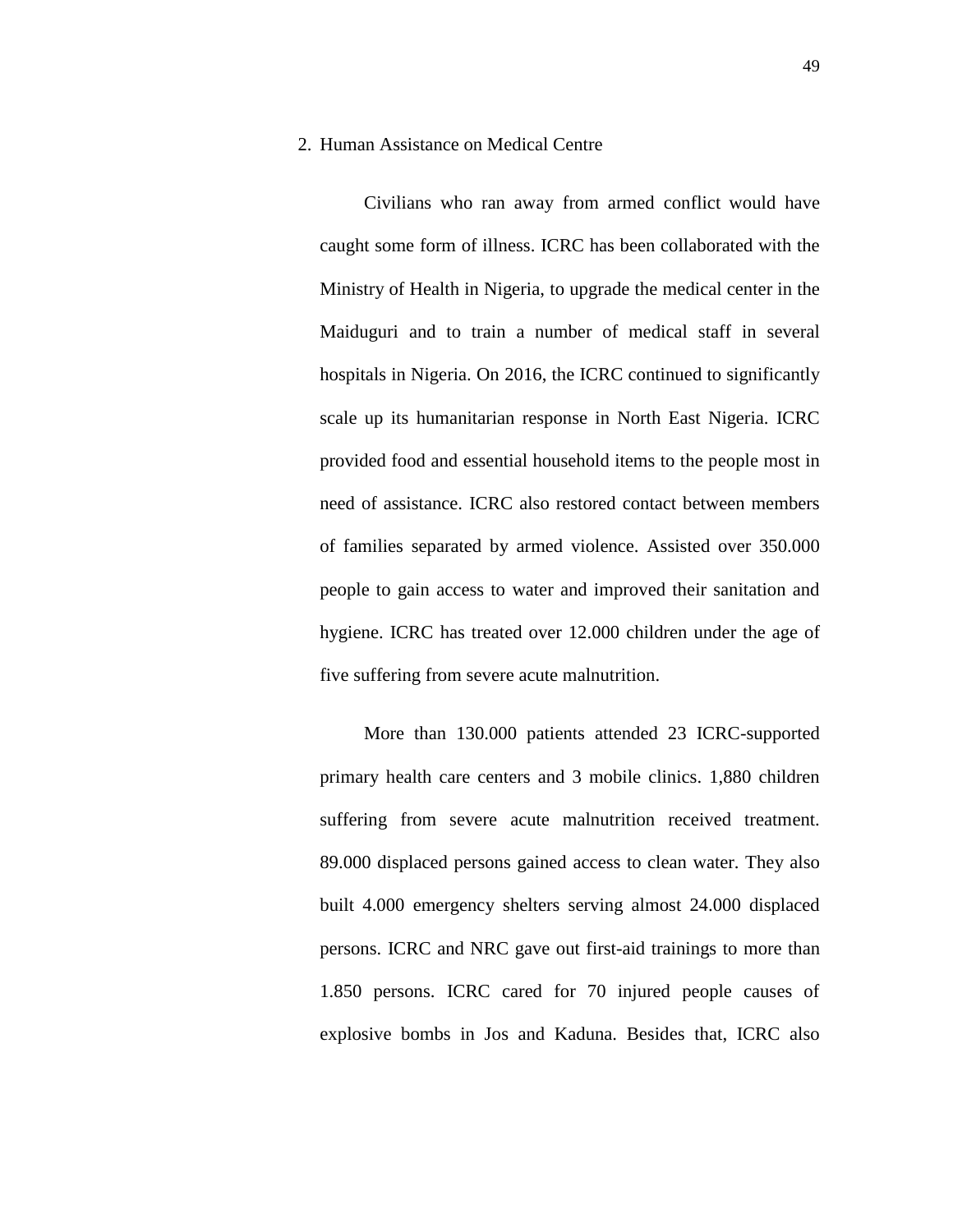taught more than 1.000 persons, most of them are from Military Nigeria Army Force and NRC on handling to the corps. More than 300.000 patients were treated at 14 ICRC-supported centers and 6 mobile clinics.<sup>105</sup>

#### 3. Human Assistance on IDP and Mission Person

There are so many displaced persons who cannot go home anymore because of lack of security. The displaced person leaves their homes, jobs, and separated to their family. Reunited with their family is one of the main concerns of ICRC for human assistance. Mostly displaced person who arrived in Maiduguri live in the government hall or school hall.

Meanwhile, other displaced persons leave in informal camps. ICRC has provided some official camps to the displaced persons. Central Training Agency of ICRC carried the duty to heal the relationship of family in whole conflict situation. Every year there are more than a thousand hundreds case of the missing persons, like internally displaced person (IDP), refugee, and missing person. ICRC builds 4.000 emergency shelters serving almost 24.000 displaced persons. The child who has named Luka

 $\ddot{\phantom{a}}$ 

<sup>105</sup> ICRC, 2016, "Nigeria: Hundreds of Thousands Received Food and Assistance in 2016"*,* available at [https://www.icrc.org/en/document/nigeria-hundreds-thousands-received-food-and-assistance-2016,](https://www.icrc.org/en/document/nigeria-hundreds-thousands-received-food-and-assistance-2016) accessed on May  $7<sup>th</sup>$ , 2017 at 1.28pm.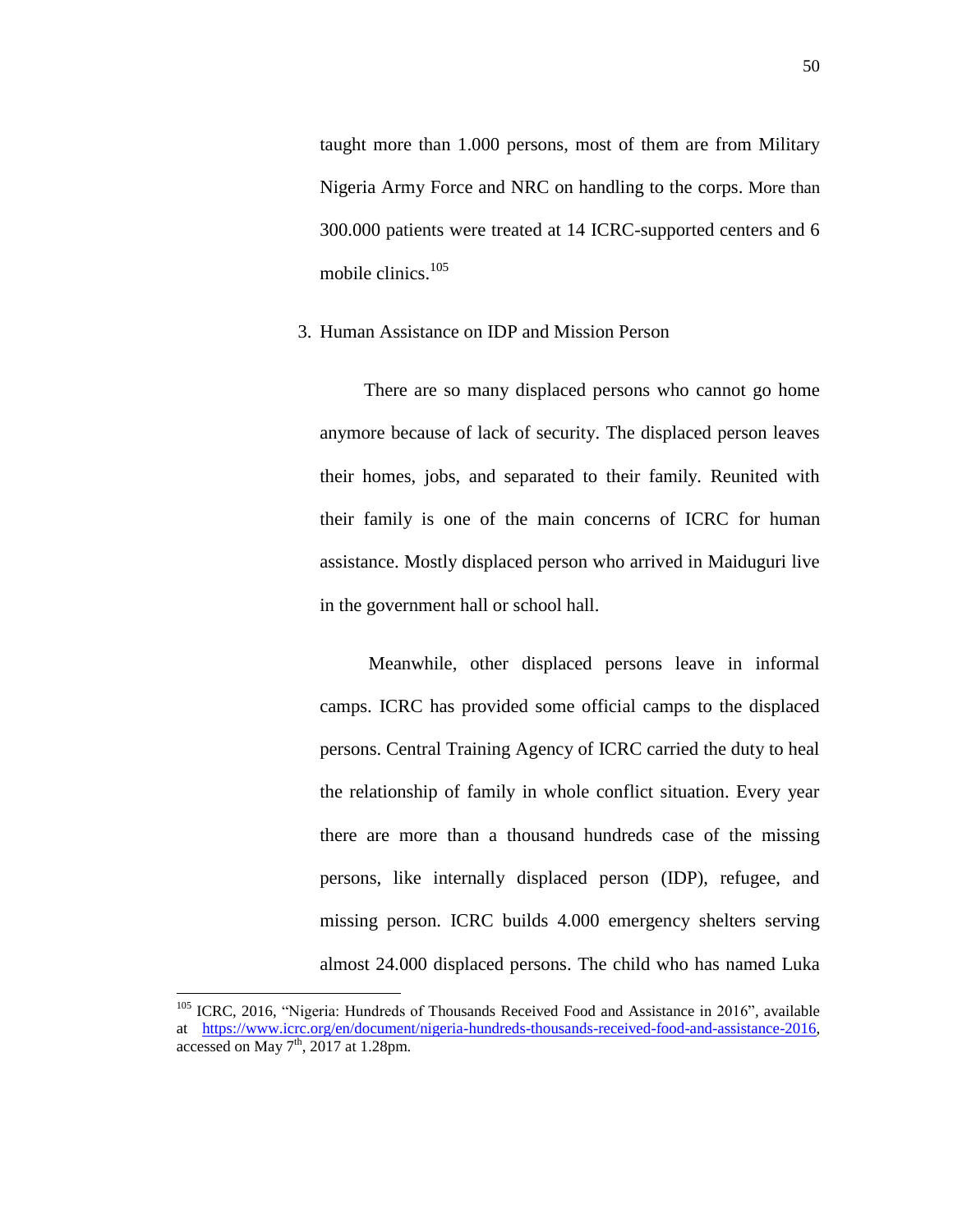has been returned to his family. Luka's story has a happy ending, but many more families have been separated by the armed conflict. $106$ 

ICRC succeeded to return 3 children reunited with family.<sup>107</sup> More than 5.000 refugees are reunited with their family.<sup>108</sup> At least 6 children have been reunited with their family. The ICRC works to reunite children divided and displaced by conflict back with their families.<sup>109</sup>

## 4. Human Assistance on Conflict Area

 $\overline{a}$ 

ICRC was built a tower which contains of 4.000 liter of water and installed water supply of solar power. ICRC has participated in campaign of vaccine. More than 150.000 cows and 50.000 of goats were given vaccine. ICRC was provided 2.000 of corn seeds to the family who needs assistance, so they can come back to the field of farming. More than 1.500 free phone calls

<sup>&</sup>lt;sup>106</sup> ICRC, 2016, "Nigeria: Luka Sees Mother after Two-Year Separation; Thousands Remain Separated"*,* available at [https://www.icrc.org/en/document/nigeria-lake-chad-family-fighting-conflict](https://www.icrc.org/en/document/nigeria-lake-chad-family-fighting-conflict-separation)[separation,](https://www.icrc.org/en/document/nigeria-lake-chad-family-fighting-conflict-separation) accessed on May  $7<sup>th</sup>$ , 2017 at 1.40pm.

 $107$  ICRC, 2016, "Nigeria: Three Children Forced to Run from War Reunited with Family", available at [https://www.icrc.org/en/document/nigeria-three-children-forced-run-war-reunited-family,](https://www.icrc.org/en/document/nigeria-three-children-forced-run-war-reunited-family) accessed on May 7<sup>th</sup>, 2017 at 1.44pm.

<sup>108</sup> ICRC, 2016, "Nigeria: Reuniting Refugee Children with Their Families"*,* available at [https://www.icrc.org/en/document/nigeria-refugees-children-chad,](https://www.icrc.org/en/document/nigeria-refugees-children-chad) accessed on May 7<sup>th</sup>, 2017 at 1.50pm.

<sup>&</sup>lt;sup>109</sup> ICRC, 2016, "Nigeria: Tears of Joy as Families are Reunited with Missing Relatives", available at [https://www.icrc.org/en/document/nigeria-families-reunited-missing-relatives,](https://www.icrc.org/en/document/nigeria-families-reunited-missing-relatives) accessed on May 7<sup>th</sup>, 2017 at 1.53pm.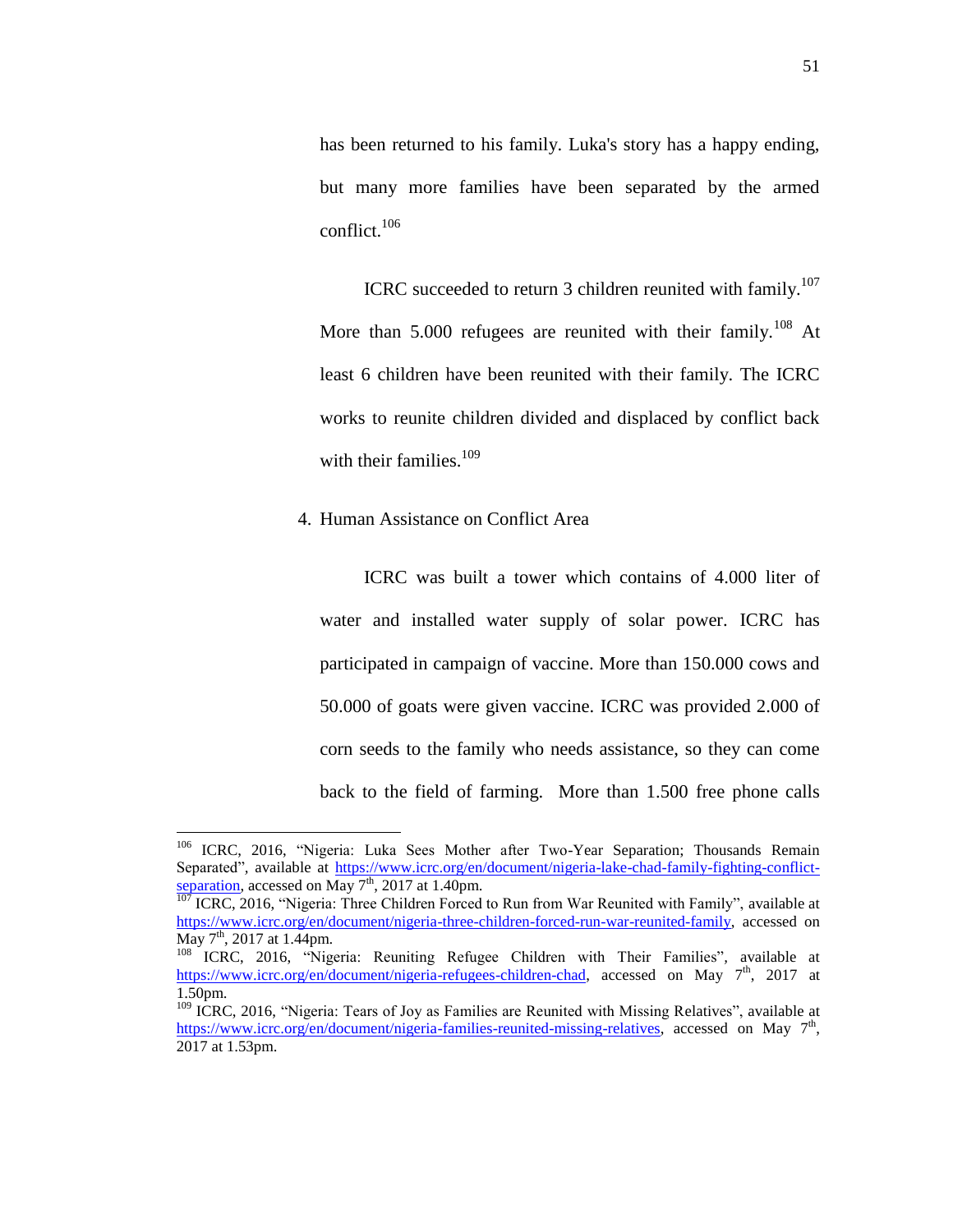were made by people who had become separated from their families. 1.500 widows were affected by the armed conflict received assistance from the ICRC. More than 7.600 IDPs in Yola and Maiduguri received tents, shelters or roofing materials of 130 latrines were built in camps for displaced people in Maiduguri.

More than 248.000 civilians received agricultural inputs to start farming again. ICRC on their duties of humanity mission was visited more than 20 facilities of jail, provided some blankets, mosquito net, and cleaning tools to upgrade the condition of cleanliness and assisted on providing of hygienic water to drinks. 110

Based on the explanation in the previous pages, it can be concluded that the application of International Humanitarian Law is not fully implemented in Nigeria, especially the distinction principle. The distinction principle is the principle for the parties in armed conflict to distinguish between combatant and non-combatant. The armed conflict between Nigerian Government against Boko Haram during 2009-2017 had caused more than 20.000 victims. According to the study Vision of Humanity more than 77% of the victims came from the civilian population.

<sup>110</sup> Punia Nathania S, F.X Adji Samekto, Soekotjo Hardiwinoto*, op. cit*, pp.8-13.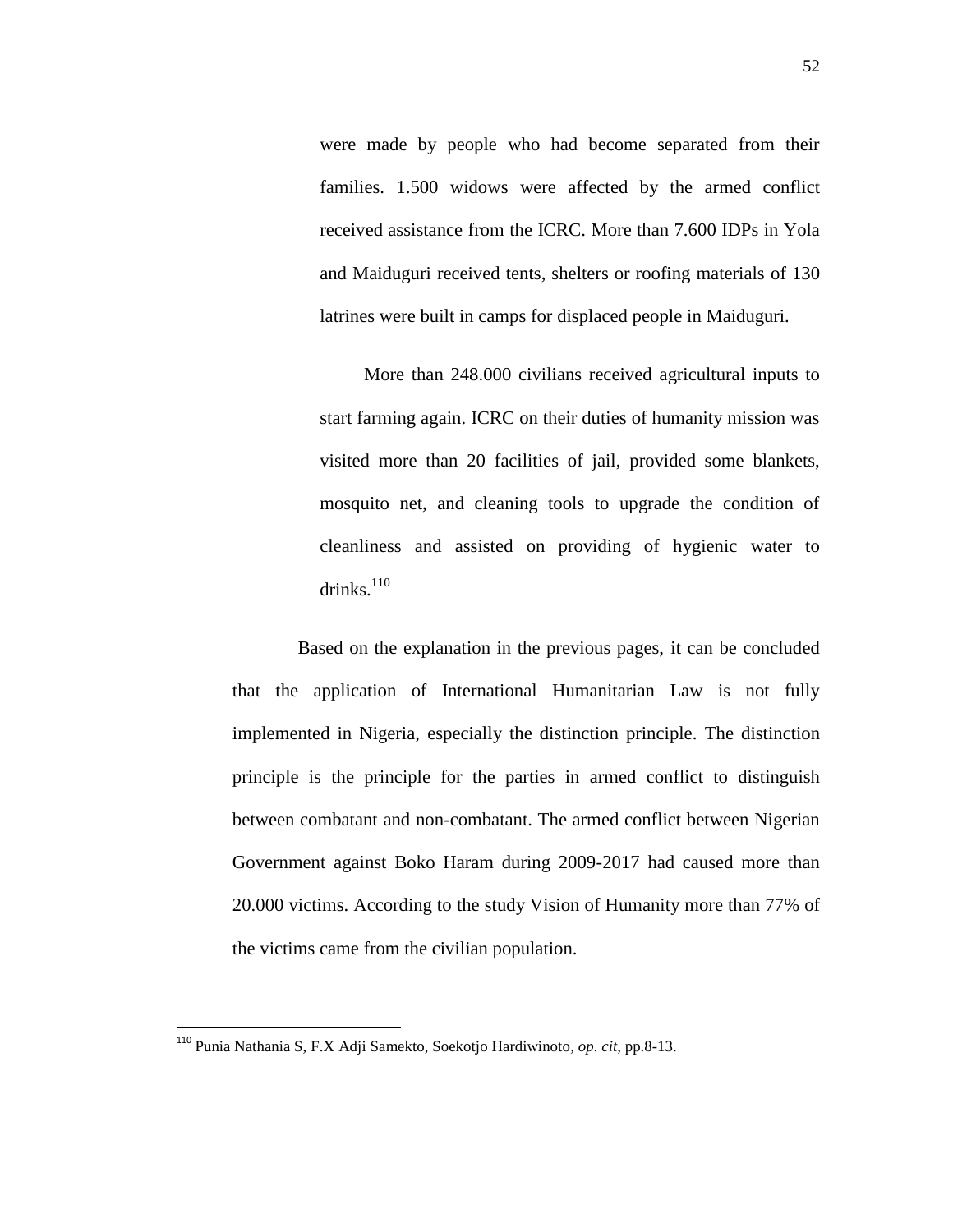Boko Haram did not distinguish between combatant and noncombatant. Boko Haram attacks combatant such as: police, army, JTF (joint task force) but also attacks to the civilians, such as: men, women, children, student, etc. Based on article 13 of Additional Protocol II 1977, these attacks shall direct to the military object but they do not. It violates the article 13 of Additional Protocol II 1977.

Based on article 27 of Geneva Convention 1949, those attacks should be directed to the military objectives and not to the civilian objectives because civilians are protected person in all circumstances. But in fact, Boko Haram often attacks the civilians. A series of bombings and shootings swept Kano after Friday prayers on 2012, killing 185 people, in attacks claimed by Boko Haram which aimed at the police headquarters and the offices of other policemen, a police building and the offices of immigration. Boko Haram opened fire on a number of students at a College in the rural state of Yobe State, Gujba, Northeast Nigeria, while they were asleep and killed more than 50 students.

Based on article 34 of Geneva Convention 1949, there is regulation of prohibition to take hostages, but in fact Boko Haram has abducted more than 200 student girl in Chibok, Northeast Nigeria. According to UNICEF (United Nations International Children"s Emergency Fund), Boko Haram was responsible for kidnapping thousands of girls, often raping them, forcing them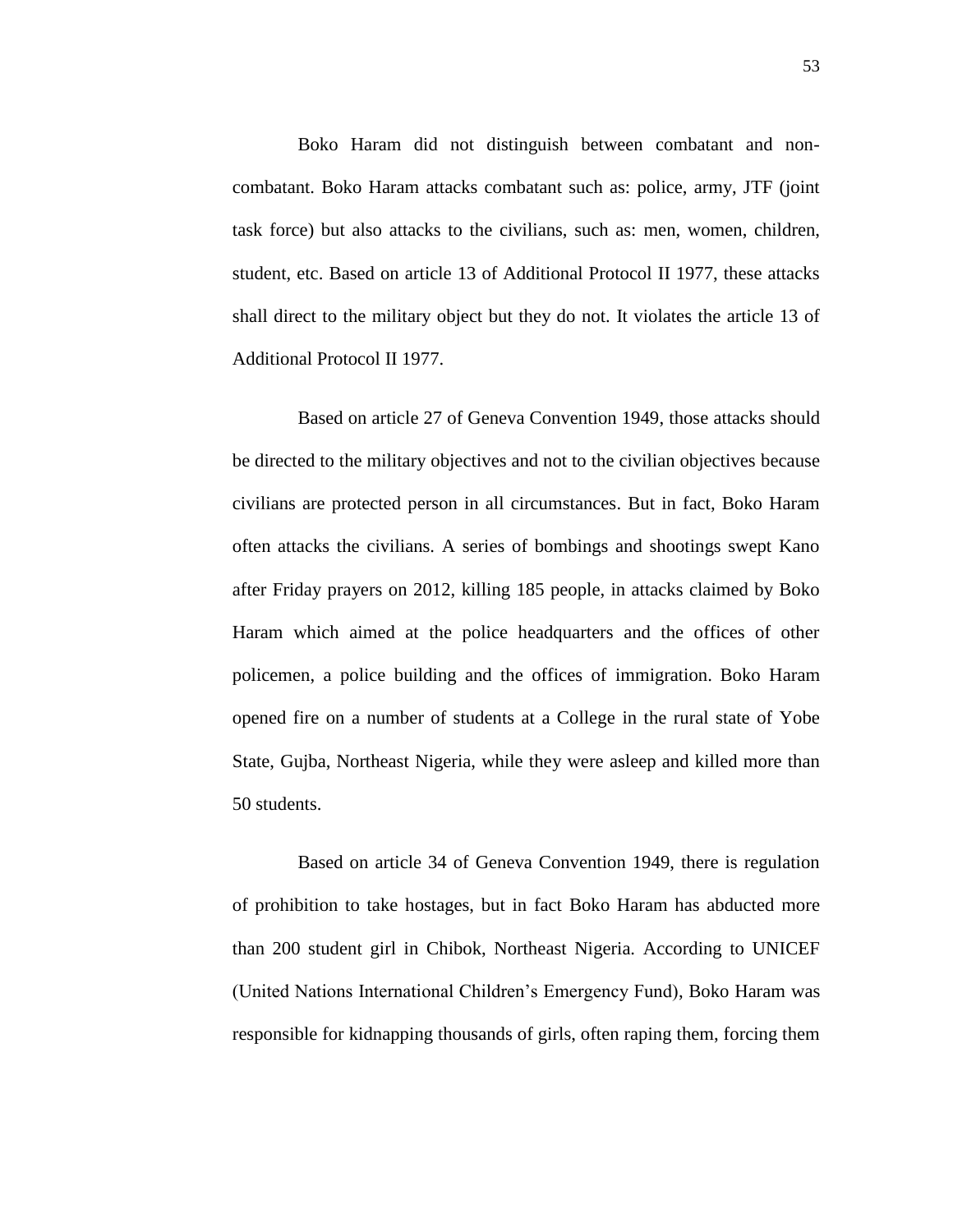to become suicide bombers, and forcing them to help the militants in a conflict or married to them. More than 27 children have been used in suicide attacks in the first three months in 2014. It is clearly, that Boko Haram has violated the article. It violates the article 50 of Geneva Convention 1949 related to protection of children.

In its response to the Boko Haram movement, the Nigerian military has also committed crimes under international law, which may include war crimes and crimes against humanity like deaths in custody, extrajudicial executions, torture, and inhuman or degrading treatment. Nigeria military has killed a militant suspect of Boko Haram in Damboa without previous judgment pronounced. It violated article 3 common to the Geneva Convention 1949 and also article 7 and 13 of Additional Protocol II 1949.

It was reported that, more than 145 civilians have died in the camp of Giwa, since the beginning of Giwa, 12 of them are children. More than 500 prisoners also became the target of torture from security officer with the method of torture using assortment like whips, blow gun barrel and stick gum, or forcing prisoners to walk over broken glass and sitting on a nailing chair. Nigerian Government was violated article 31, 32, 50 of Geneva Convention 1949 and article 7 of Additional Protocol II 1977. The corruption in the military has weakened the effort of Nigeria to fight against Boko Haram, according to the Agency Transparency International. The factors of less